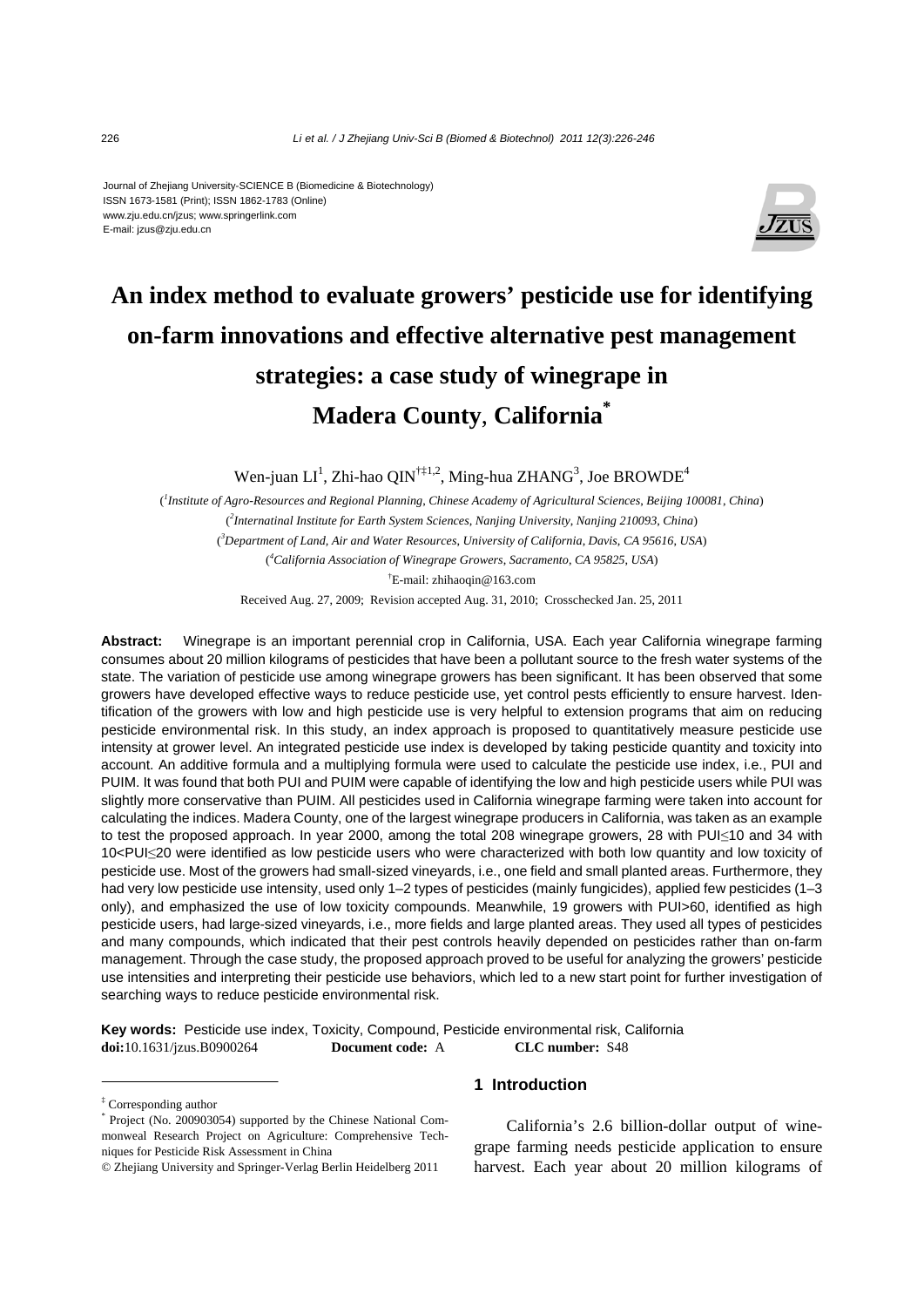pesticides are used for winegrape in California. Madera County is one of the largest winegrape producers. In 2000, there were  $2.4 \times 10^4$  ha of vineyards in the county, and  $2.386 \times 10^6$  kg pesticides were used for winegrape farming, ranking among the top counties of California.

The large amount of pesticides used in California carries significant risk to the environment, ecosystem, and public health. A number of important water bodies in California, such as the San Joaquin River, have been contaminated with pesticides (Domagalski and Dubrovsky, 1992; Domagalski, 1996; 1997a; 1997b; Zhang *et al*., 1997). Many efforts have been made to protect the scarce fresh water resources in the state (Clark *et al*., 1998). Contamination of pesticides to surface water and ground acqua had also been reported in many places of the world (Thrupp, 1990; 1991; Leonard, 2000; Reus *et al*., 2002; Kong *et al*., 2004). In order to balance pesticide application and environmental protection, emphasis on low-risk farming to reduce pesticide use through alternative farm management practices has gained more and more encouragements from governmental agencies, scientists, farm management advisers, farmers, and the public (Lewis *et al*., 1997a; 1997b; Fitt, 2000; Gamliel *et al*., 2000; MacHardy, 2000). Some government departments, such as the United States' Environmental Protection Agency (US EPA), California's Department of Food and Agriculture (CDFA), and California's Department of Pesticide Registration (CDPR), have made great efforts in reducing pesticide environmental risk. Several programs in the extension of low-risk farming practices, such as Biologically Integrated Orchard Systems (BIOS) (Santer, 1995; Epstein *et al*., 2001), have been initiated in California. Success of these programs requires identifying the farmers with low pesticide use and analyzing their farming management practices, because their practices might serve as valuable models to the rest of the farming community.

Farming management practice varies among crops, geographic regions, and individual farmers, which results in various intensities in pesticide use. For example, in 2000, the pesticide use intensity of winegrape farming was 129.17 kg/ha in Merced and 99.12 kg/ha in Madera, while it was 63.07 kg/ha in Santa Barbara and 36.84 kg/ha in Napa. Among the other main cropping counties in California the intensity was as follows: Sacramento 103.54 kg/ha, Monterey 88.92 kg/ha, Fresno 81.87 kg/ha, Kern 73.88 kg/ha, Sonoma 68.63 kg/ha, Mendocino 65.95 kg/ha, and San Luis Obispo 6.84 kg/ha. It can be seen that the highest intensity was 14 times more than the lowest.

It has been proved that effective farming management practices can reduce the dependence on pesticides. Hendricks (1995) studied the relationship between grower's practice and pesticide use in Merced County and found that almond growers altered many aspects of farm management by developing production strategies, which could successfully reduce or eliminate insecticide use. The interrelated alterations in floor management, orchard sanitation, and harvest timing are the core of an extension program called BIOS (Santer, 1995). The locally adapted almond growing practices initiated by BIOS proved to be a useful way for reducing insecticide use (Hendricks, 1995; Pence and Grieshop, 2001). The direct outcome for those participants of BIOS was to decrease dependence on agrochemicals (pesticides and fertilizers), enrich knowledge on local ecological processes, and understand how orchard management interacts with the local ecological processes (Bugg and van Horn, 1998). Epstein *et al*. (2000) reported that the BIOS program introduced an alternative to reduce the use of organophosphates not only in dormant seasons, originally recommended by University of California's Integrated Pest Management (UC IPM) program, but also in growing seasons. In the following years after BIOS was implemented, Merced County achieved the largest percentage reduction in organophosphate usage (Epstein *et al*., 2000). California owns the most complete pesticide use reporting (PUR) system in the world and a huge PUR database has been developed. Detailed information of farmers' pesticide use at field level can be found in PUR database. Thus, the database has been widely used in farming pest control, pesticide application, and environmental studies. However, use of the information of the PUR database to identify on-farm innovations in reducing pesticide environmental risk has not yet been reported.

A number of studies have been devoted to assessing pesticide environmental risk (SETAC, 1994; Levitan and Merwin, 1995; Solomon *et al*., 1996; Giesy *et al*., 1999; Cory, 2000; Hall *et al*., 2000; Levitan, 2000). Vercruysse and Steurbaut (2002) proposed several indices to assess pesticide risks for workers, bystanders, and aquatic organisms. Based on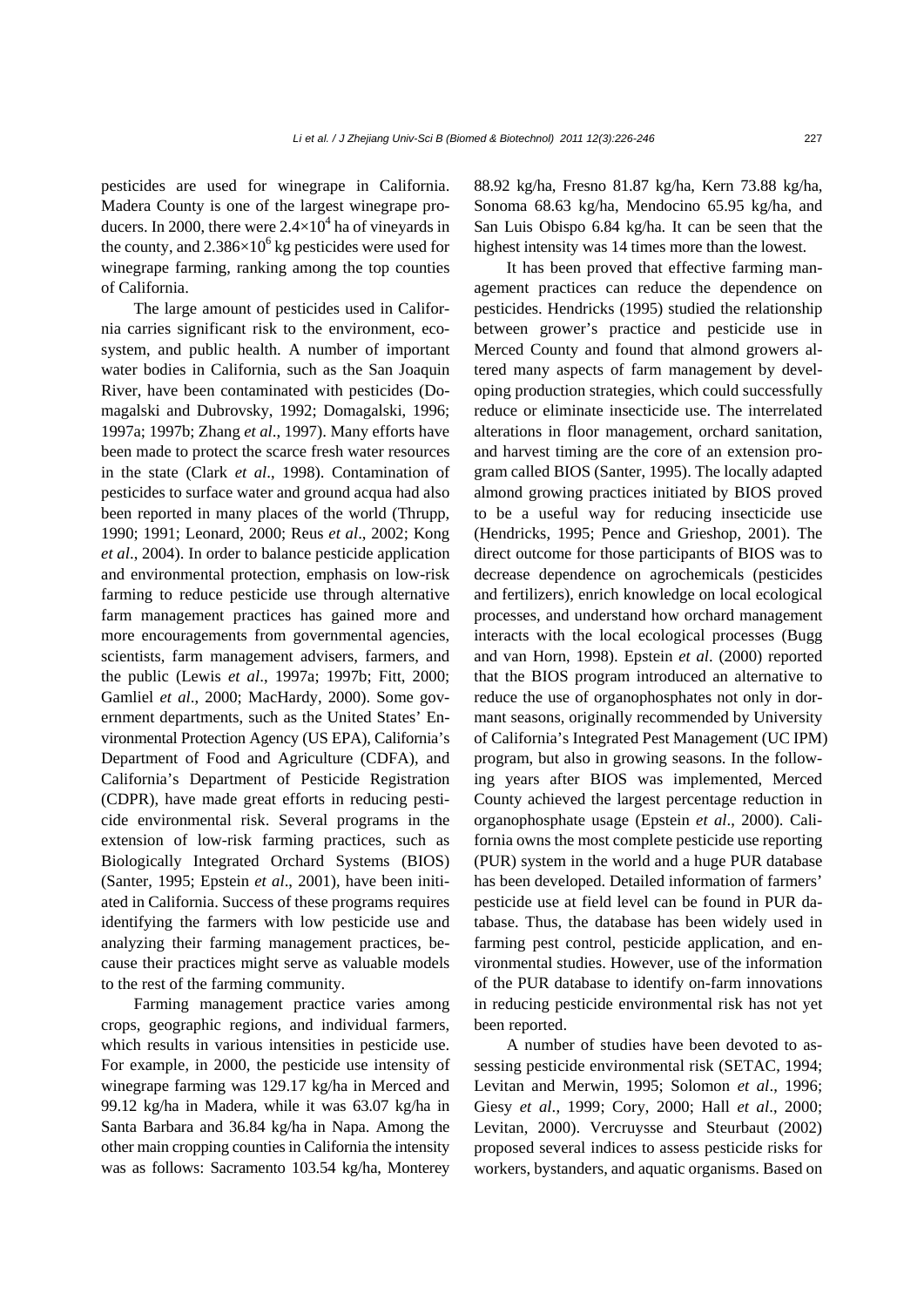the separate indices, a comprehensive index for general assessment of environmental risks was also developed. Solomon *et al*. (2000) proposed an ecological risk assessment method by using probability distribution functions to independently describe exposure concentrations and toxicological responses of aquatic organisms to pesticide compounds. An environmental yardstick had been developed in the Netherlands as a practical indicator for farmers to select pesticides with the least environmental impacts (Reus and Leendertse, 2000). Eight indicators had been compared for the evaluation of pesticide environmental risk in Europe (Reus *et al*., 2002). Most of these evaluations were conducted on the pesticide level and none was on the grower level.

This study aims to develop an index approach for assessing the pesticide use of winegrape growers in order to identify on-farm innovations that help to reduce pesticide environmental risk. There are two important aspects in pesticide usage: the application dosage of pesticides (quantity) and the toxicity of the pesticide applied. In reality, there are more than 150 pesticides used in winegrape farming in Madera County, and each individual grower has his own preference in pesticide application. Furthermore, different compounds have different toxicities after releasing to environment. Therefore, different compounds, various dosages, different toxicities of the compounds, and incomparability among the compounds create complexity in assessing pesticide use at the grower level. The proposed index approach tries to provide a tool for this kind of pesticide use assessment. In developing the approach, the hypothesis relies on the following assumptions: those growers with large application dosage of pesticide and those with a preference for using higher toxic pesticides have larger impacts on the environment. Based on the case study in Madera County, the proposed approach for assessing grower pesticide usage and identifying low and high pesticide users at grower and field levels is presented and discussed in the following sections.

## **2 Materials and methods**

# **2.1 Principles**

In agricultural practice, it has been observed that some farmers are likely to look for alternative farming management strategies, and some farmers have already found useful ways to reduce pesticide use while keeping a profitable economic output. It is very necessary to identify low and high pesticide users. The low pesticide users can serve as candidates for further investigation to identify valuable farming management practices that can be used as model farming systems for extension programs. The high pesticide users can serve as main targets of the extension programs. If the pesticide usages of the high users are significantly reduced through the extension of the experiences and practices of the low users, the total use of pesticides would be remarkably reduced, and hence the risks of pesticides on environment would also be reduced.

In order to develop an applicable approach for assessing pesticide use at the grower level, a case study was carried out based on the data of years 1999, 2000, and 2001 of Madera County. The data source is PUR database. For the low pesticide users mentioned in the paper, the criteria involve two aspects: quantity and toxicity.

By quantity, low pesticide user means that the dosage of pesticides applied in a specific area (hectare) within a period (year) is low. Some farmers used the same pesticide several times in their fields, while others used only it once a year. For a comparable scale of measuring pesticide use, kilogram per hectare (kg/ha) planted within a year was used to indicate the pesticide use intensity in the winegrape farming systems in Madera County. Therefore, the low pesticide user in the following analysis means low intensity at the grower level. Since different pesticide compounds have different effects in pest control, application amounts of different pesticides are not simply comparable. Thus, when several compounds are in use, it is not meaningful to compare the overall intensity for the assessment.

The toxicities of different pesticides are different. Therefore, the amount of pesticides used in an area unit cannot be used as the only criteria, because it cannot meet the purpose of evaluating the growers' farming practice and identifying the low pesticide users. Since the purpose of identifying low pesticide users is to search farming models for extension programs of reducing pesticide environmental risk, toxicities of compounds must be taken into account. Therefore, the quantity and toxicity of the pesticide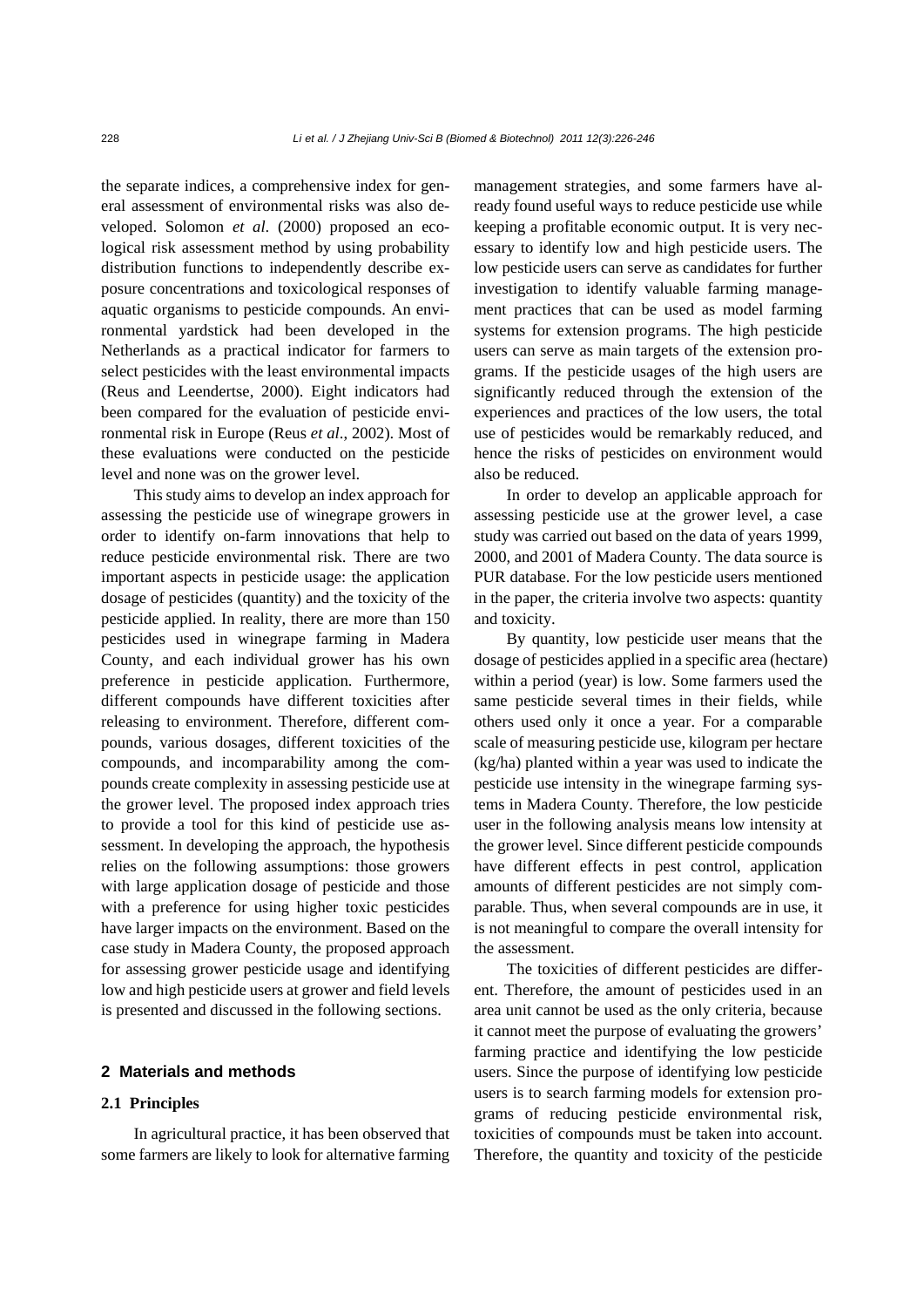were considered and given equal importance in the following analysis.

# **2.2 Pesticide use index**

In order to establish an index to evaluate pesticide use at grower level, the quantity and toxicity of pesticide were used as the weights. Since a number of pesticide compounds were in use and the incomparability among the compounds is obvious, an integrated index was used for the evaluation. The index can be constructed in either an additive form or multiplicative one, which are

$$
PUI_j = W_Q \times PUI_{Qj} + W_T \times PUI_{Tj}, \qquad (1)
$$

$$
PUIM_j = PUI_{Qj} \times PUI_{Tj}, \qquad (2)
$$

where  $PUI<sub>i</sub>$  is the integrated index of pesticide use constructed in additive form for the *j*th grower, and PUIM*j* is the integrated index constructed in multiplying form.  $PUI_{0j}$  is the quantity index contributed by the amounts of pesticides used,  $PUI<sub>Tj</sub>$  is the toxicity index contributed by the toxicities of pesticides used, and  $W_0$  and  $W_T$  are, respectively, the weights of the quantity index and the toxicity index. Since equal importance was given to the quantity and toxicity of the pesticide in formulating the index,  $W<sub>O</sub>$  and  $W<sub>T</sub>$ were respectively defined as 0.5.

Generally speaking, the index composed by either the additive or multiplying form is supposed to indicate the same low pesticide user. Thus, the two indices should be able to correctly reflect the pesticide use level for identifying the low and high pesticide users. In order to verify this hypothesis, results from the two indices were compared in Section 3.6.

The quantity index and the toxicity index in Eqs. (1) and (2) can be computed as follows:

$$
PUI_{Qj} = \sum_{i} W_{Qi} \times LBSA_{ij},
$$
 (3)

$$
PUI_{Tj} = \sum_{i} W_{Ti} \times LBSA_{ij}, \qquad (4)
$$

where  $W_{Qi}$  is the quantity weight of the *i*th pesticide;  $W_{Ti}$  is the toxicity weight of the *i*th pesticide; LBSA<sub>*ii*</sub> is the *j*th grower's pesticide use intensity of the *i*th pesticide, in the dimension of kg/ha.

In Madera County, more than 150 pesticides were used in 1999–2001. Each pesticide has a different intensity in magnitude of use. If this dimension difference was omitted, it is very possible that only those pesticides with large application dosage would be noticed. In order to give each compound the same importance in this dimension, the use intensities of all the compounds were normalized before computing the indices.

Regional average (i.e., the county average in the case) is an important indicator of pesticide use level, and was used as a benchmark in the study. The growers with pesticide use intensity higher than the regional average should be viewed as high pesticide users. Thus, it is necessary to normalize the pesticide use intensity of each grower according to the county average by using the following formula:

$$
NLBSA_{ij}=LBSA_{ij}/LBSA_{ci},
$$
 (5)

where NLBSA*ij* is the *j*th grower's normalized pesticide use intensity of the *i*th pesticide and  $LBSA_{ci}$  is the county average of the *i*th compound used. Thus, Eqs. (3) and (4) for  $PUI_{Qj}$  and  $PUI_{Tj}$  can be rewritten as follows:

$$
PUI_{Qj} = \sum_{i} W_{Qi} \times \text{NLBSA}_{ij},\tag{6}
$$

$$
PUI_{Tj} = \sum_{i} W_{Ti} \times NLBSA_{ij}.
$$
 (7)

The higher  $PUI_{0i}$  and  $PUI_{Ti}$ , the higher the grower pesticide use level was, which indicates that the grower brought higher risk potential to environment through pesticide use in his farming practice.

One problem arises when applying PUIQ*j* and  $PUI<sub>T</sub>$  to compute  $PUI<sub>i</sub>$ , which is caused by considering equal importance to them in Eqs. (1) and (2), while they might have different scales after computing from Eqs. (6) and (7). Thus,  $PUI_{Qj}$  and  $PUI_{Tj}$  need to be projected into the same scale before computing PUI*j*, which is to scale the data column according to the maximum of the column, i.e., in the following formulae:

$$
PUI_{qj} = PUI_{qj}/PUI_{Qm}, \t\t(8)
$$

$$
PUI_{tj} = PUI_{Tj}/PUI_{Tm}, \qquad (9)
$$

where  $PUI_{qi}$  and  $PUI_{ti}$  are the scaled  $PUI_{0j}$  and  $PUI_{Ti}$ of the *j*th grower,  $PUI_{Qm}$  and  $PUI_{Tm}$  are the maxima of  $PUI_{Qj}$  and  $PUI_{Tj}$ , respectively. Thus, Eqs. (1) and (2) can be rewritten as follows for the *j*th grower:

$$
PUI_j = PUI_{qj} + PUI_{tj}, \qquad (10)
$$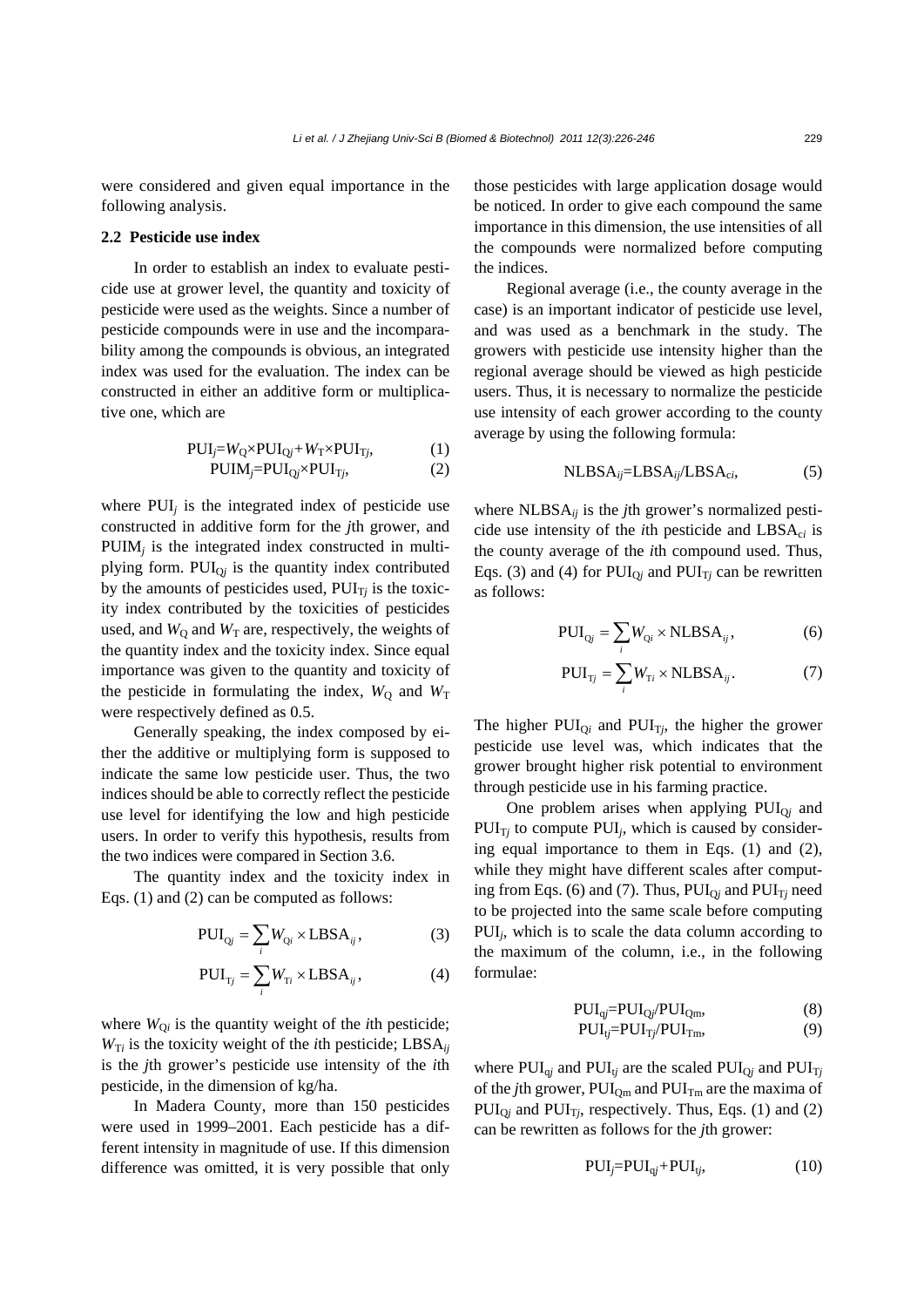$$
PUIM_j = PUI_{qj} \times PUI_{tj}.
$$
 (11)

The integrated pesticide use index means that the higher either PUI*j* or PUIM*j*, the higher pesticide use level for the *j*th grower/field, and vise versa. The higher pesticide use level implies the higher environmental risk of the grower's pesticide use. Thus, to identify low pesticide users becomes to identify the growers with low PUI. Ranking the growers according to their PUIs, low and high pesticide users in the region can be easily classified.

# **2.3 Quantity weight determination**

The above index is based on the quantity weight  $(W<sub>Oi</sub>)$  and toxicity weight  $(W<sub>Ti</sub>)$  for the *i*th pesticide compound. Thus, it is essential to determine the weights. For quantity weight, the following arguments were used when referring to pesticide environmental risk. Within a specific geographic area, such as the county in the study, the larger the amount of pesticide use, the greater impact the pesticide has on environment; hence, the higher priority of attention should be given to the pesticide in achieving the reduction of pesticide use to lower environmental risk. The argument provides a method to treat the quantity weight for establishing the index. Those pesticides with a larger amount of total use in the county have a higher weight and hence are given more attention to. Those pesticides with only a few kilograms of use have a lower weight than those with, for example, several thousand kilograms of use in formulating the quantity index.

As for Madera County, sulfur was the largest pesticide compound used in winegrape farming in the years of the study. The total amount of sulfur use was high, up to  $1.832 \times 10^6$  kg in 2000, accounting for above 90% of the total amount of pesticides used in the county. Table 1 lists the top 40 pesticides used in winegrape in Madera County during 1999–2001. And Fig. 1 plots the total amount of each pesticide in descending order.

In order to determine the quantity weight, the total weight of all pesticides was defined as 100  $(\sum_i W_{Qi} = 100)$  and the weight for each individual

compound was estimated according to its total amount of use. For the three years of analysis, the average of the total amount was used for the computation. However, this computation could be highly

biased for the first compound, i.e., sulfur, because the amount of sulfur use was too large (accounting for above 90% of the total). Clearly, this was not expected for establishing the pesticide use index. To improve the result, one solution is to compromise the computation according to the curve shown in Fig. 1. In fact, the usages of the top 10 compounds were about  $1.709\times10^{6}$  kg, accounting for 97% of the county's total. A simulated trend for the top 10 compounds was generated according to the curve shown in Fig. 1. Then the curve was smoothed to highlight the general trend. A three-term average is the general way for this purpose. After smoothing, the total amount of all compounds (TAU) can be computed as

$$
TAU = \sum_{i} TAU_{i}, \qquad (12)
$$

where TAU*i* is the use amount of the *i*th compound. Since the total weight is 100, the weight for each unit (WR<sub>O</sub>) can be calculated as

$$
WR_{Q}=100/TAU.
$$
 (13)

Finally, the quantity weight for the *i*th compound can be estimated as:



**Fig. 1 Average amounts of pesticides used for winegrape farming in Madera County during 1999–2001**  The orders of the chemicals show the ranks of the pesticides according to the amount of use. Names of the chemicals for

the corresponding orders are given in Table A1

Fig. 2 plots the quantity weight from top to bottom for the compounds. As can be seen, the top compound (sulfur, a fungicide) has a quantity weight of 6.47, which changes gradually to 3.46 for the 10th top compound (oryzalin, a herbicide), and 1.49 for the 20th top compound (norflurazon, a herbicide).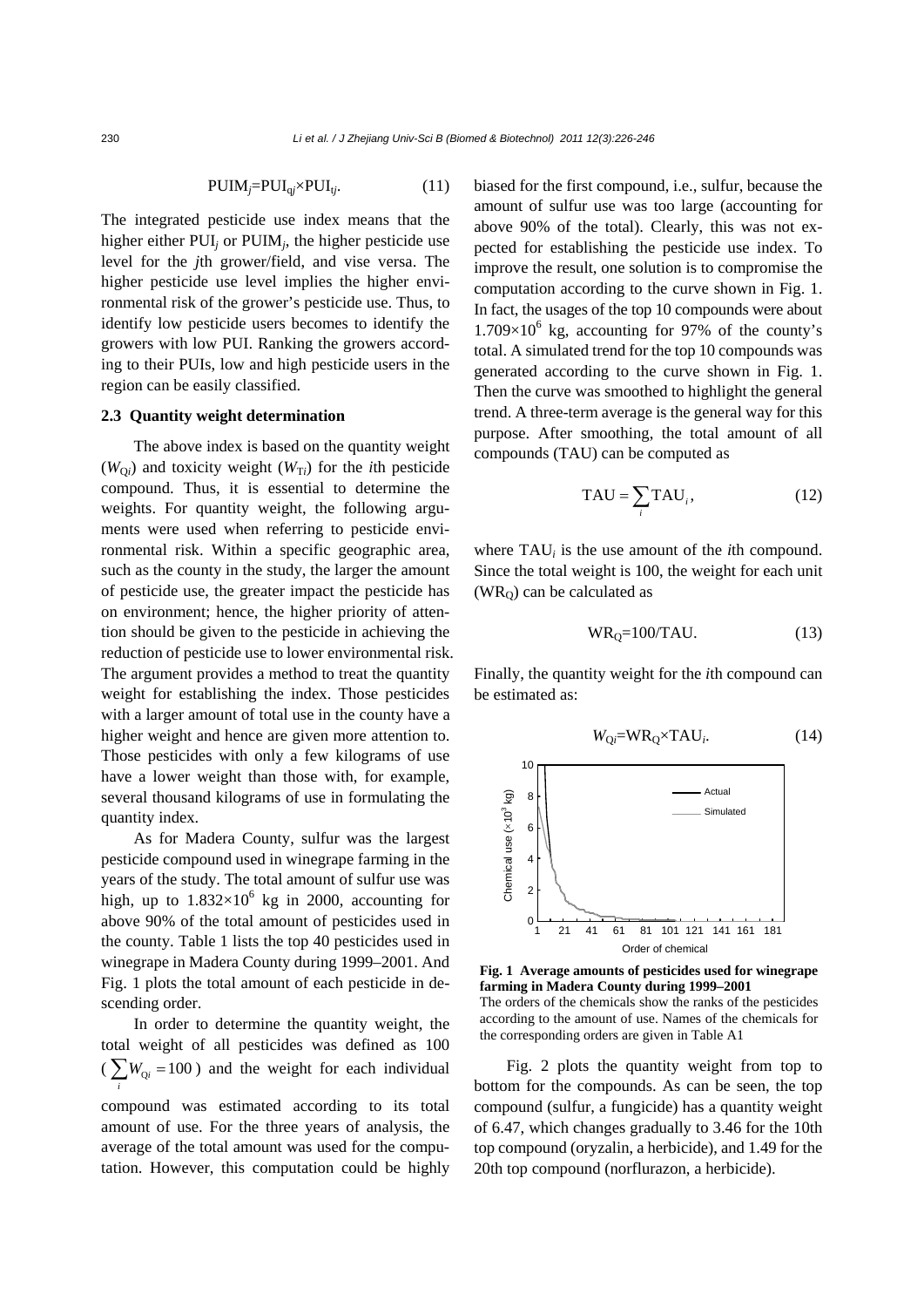| Chemical<br>Order |      | Chemical name                                                                                                           | Total amount of use (kg) |           |           |           |  |  |  |
|-------------------|------|-------------------------------------------------------------------------------------------------------------------------|--------------------------|-----------|-----------|-----------|--|--|--|
|                   | code |                                                                                                                         | 1999                     | 2000      | 2001      | Average   |  |  |  |
| $\mathbf{1}$      | 560  | Sulfur                                                                                                                  | 1568043.4                | 1847072.9 | 1350594.0 | 1588570.1 |  |  |  |
| 2                 | 173  | Cryolite                                                                                                                | 37608.3                  | 28288.9   | 15802.8   | 27233.3   |  |  |  |
| 3                 | 2273 | Sodium tetrathiocarbonate                                                                                               | 34437.7                  | 23619.5   | 3753.0    | 20603.4   |  |  |  |
| 4                 | 1855 | Glyphosate, isopropylamine salt                                                                                         | 15838.4                  | 22532.8   | 15088.6   | 17819.9   |  |  |  |
| 5                 | 151  | Copper hydroxide                                                                                                        | 22745.8                  | 15638.0   | 11992.7   | 16792.1   |  |  |  |
| 6                 | 445  | Propargite                                                                                                              | 13825.5                  | 12410.9   | 5162.6    | 10466.4   |  |  |  |
| 7                 | 531  | Simazine                                                                                                                | 7687.4                   | 8873.8    | 7698.7    | 8086.6    |  |  |  |
| 8                 | 1601 | Paraquat dichloride                                                                                                     | 4817.3                   | 7540.6    | 7310.4    | 6556.1    |  |  |  |
| 9                 | 358  | Lime-sulfur                                                                                                             | 11569.7                  | 3454.2    | 575.8     | 5199.9    |  |  |  |
| 10                | 1868 | Oryzalin                                                                                                                | 7083.4                   | 5755.6    | 108.9     | 4316.0    |  |  |  |
| 11                | 748  | Alkylaryl poly(oxyethylene) glycol                                                                                      | 2778.8                   | 5334.7    | 3054.1    | 3722.5    |  |  |  |
| 12                | 1973 | Oxyfluorfen                                                                                                             | 3308.2                   | 3953.8    | 2798.5    | 3353.5    |  |  |  |
| 13                | 629  | Ziram                                                                                                                   | 6626.0                   | 2076.0    | 1118.2    | 3273.4    |  |  |  |
| 14                | 714  | Copper                                                                                                                  | 2915.6                   | 5298.0    | 1164.5    | 3126.0    |  |  |  |
| 15                | 99   | Calcium hydroxide                                                                                                       | 1773.9                   | 1506.1    | 3811.0    | 2363.7    |  |  |  |
| 16                | 765  | Petroleum oil, unclassified                                                                                             | 1149.7                   | 2554.7    | 3045.9    | 2250.1    |  |  |  |
| 17                | 231  | Diuron                                                                                                                  | 870.0                    | 2608.9    | 2338.9    | 1939.2    |  |  |  |
| 18                | 1314 | Poly-i-para-menthene                                                                                                    | 2079.0                   | 2814.5    | 698.6     | 1864.1    |  |  |  |
| 19                | 158  | Copper oxychloride sulfate                                                                                              | 1905.4                   | 3282.8    | 167.7     | 1785.3    |  |  |  |
| 20                | 2019 | Norflurazon                                                                                                             | 1944.5                   | 1754.6    | 1464.7    | 1721.3    |  |  |  |
| 21                | 1728 | Napropamide                                                                                                             | 0.0                      | 604.0     | 2010.1    | 1307.0    |  |  |  |
| 22                | 211  | Mancozeb                                                                                                                | 1700.0                   | 1131.0    | 1030.5    | 1287.2    |  |  |  |
| 23                | 1857 | Fenamiphos                                                                                                              | 700.2                    | 1745.4    | 1298.4    | 1248.0    |  |  |  |
| 24                | 2327 | Glyphosate-trimesium                                                                                                    | 776.3                    | 766.6     | 1860.3    | 1134.4    |  |  |  |
| 25                | 763  | Petroleum distillates                                                                                                   | 714.8                    | 1743.0    | 885.7     | 1114.5    |  |  |  |
| 26                | 616  | Metam-sodium                                                                                                            | 0.0                      | 960.1     | 1200.1    | 1080.1    |  |  |  |
| 27                | 1159 | Modified phthalic glycerol alkyd resin                                                                                  | 1500.4                   | 1287.2    | 426.8     | 1071.4    |  |  |  |
| 28                | 597  | Trifluralin                                                                                                             | 614.9                    | 1635.0    | 383.9     | 877.9     |  |  |  |
| 29                | 3519 | Methyl soyate                                                                                                           | 61.4                     | 1939.1    | 523.1     | 841.2     |  |  |  |
| 30                | 3957 | Tebufenozide                                                                                                            | 0.0                      | 703.4     | 883.7     | 793.6     |  |  |  |
| 31                | 2245 | Myclobutanil                                                                                                            | 702.0                    | 996.1     | 559.2     | 752.4     |  |  |  |
| 32                | 1552 | Benomyl                                                                                                                 | 1026.6                   | 1096.2    | 73.8      | 732.2     |  |  |  |
| 33                | 1743 | Nonylphenoxy poly(ethyleneoxy) ethanol                                                                                  | 485.8                    | 701.9     | 963.7     | 717.1     |  |  |  |
| 34                | 2081 | Iprodione                                                                                                               | 845.1                    | 750.2     | 250.5     | 615.3     |  |  |  |
| 35                | 3850 | Tebuconazole                                                                                                            | 374.4                    | 941.8     | 466.8     | 594.4     |  |  |  |
| 36                | 2337 | Encapsulated $\delta$ -endotoxin of <i>Bacillus</i><br>thuringiensis var. kurstaki in killed<br>pseudomonas fluorescens | 889.9                    | 659.2     | 149.8     | 566.3     |  |  |  |
| 37                | 806  | 2,4-D, dimethylamine salt                                                                                               | 577.9                    | 702.1     | 408.8     | 562.9     |  |  |  |
| 38                | 342  | Isopropyl alcohol                                                                                                       | 514.4                    | 659.6     | 448.4     | 540.8     |  |  |  |
| 39                | 346  | Dicofol                                                                                                                 | 693.3                    | 773.6     | 27.2      | 498.1     |  |  |  |
| 40                | 335  | Phosmet                                                                                                                 | 535.6                    | 446.9     | $0.0\,$   | 491.2     |  |  |  |

**Table 1 Top 40 pesticides used for winegrape production in Madera County, California during 1999–2001**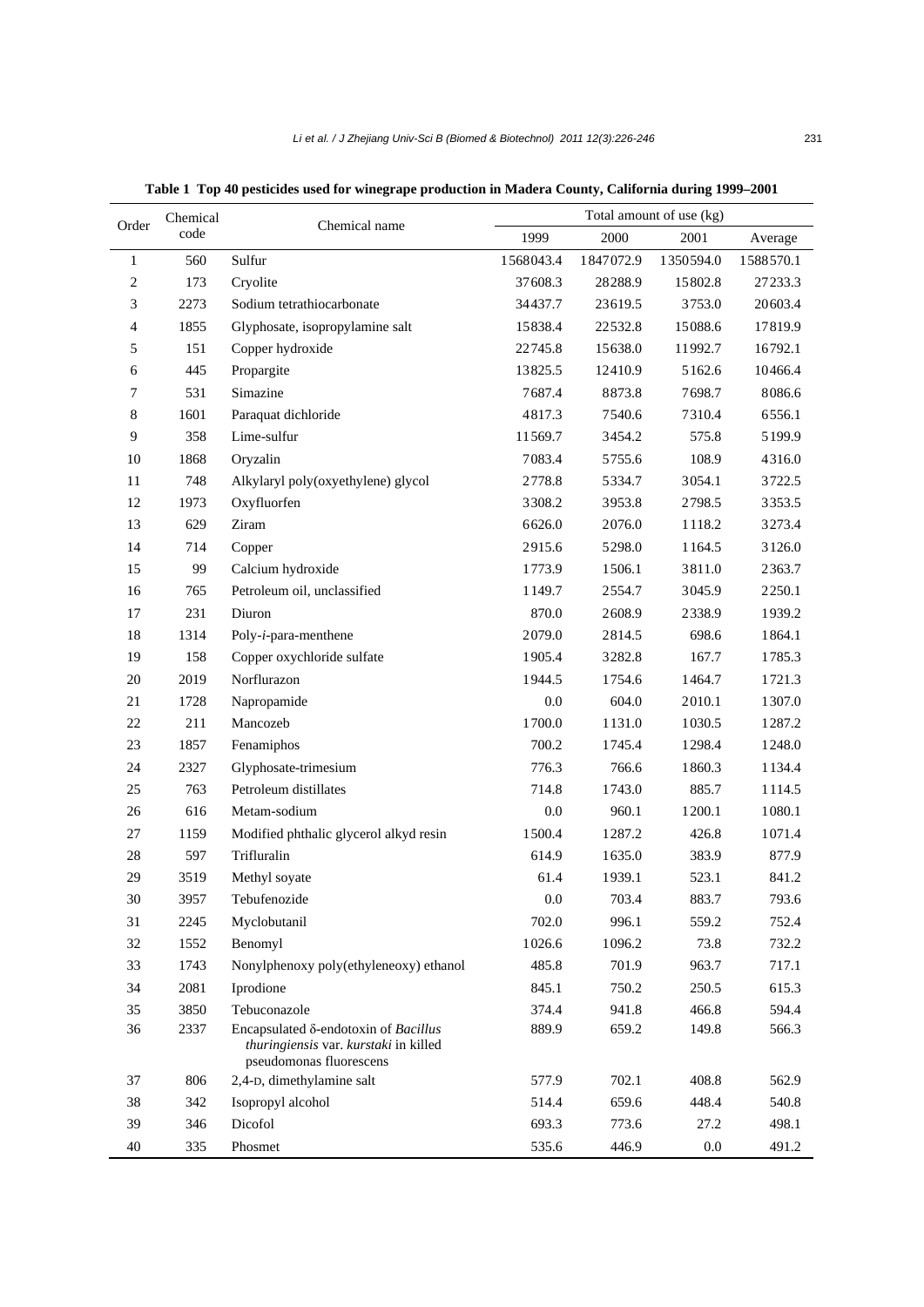



**Fig. 2** Quantity weight  $(W<sub>O</sub>)$  of each compound for the **pesticide use index computation** 

The orders of the chemicals show the ranks of the pesticides according to the amount of use. Names of the chemicals for the corresponding orders are given in Table A1

#### **2.4 Toxicity weight determination**

The toxicity weight needs to be determined according to the toxicity of each compound. However, a complication arises when the target of toxicity is considered, i.e., what organism does the toxicity apply to? As a matter of fact, different life species have different tolerances for different compounds. For the study in Madera County, the website www.pesticideinfo.org was used and the pesticide compound dictionary (Meister *et al*., 2001) was referenced for the evaluation of pesticide toxicity. The website is a national pesticide information website that contains a database for all available compounds. The database has several items related to toxicity, of which two are very important for the study: pesticide action network (PAN) bad actor chemicals and acute toxicity. The former denotes the chemicals that are either one or more of the following: highly acute toxicant, cholinesterase inhibitor, known/probable carcinogen, known groundwater pollutant or known reproductive or developmental toxicant. Because there are no authoritative lists of endocrine disrupting (ED) chemicals, EDs were not yet considered. And the latter describes the EPA toxicity criteria of the chemicals according to the rat median lethal dose  $(LD_{50})$ , which classified the chemical toxicity levels into high, moderate, slight, and no acute toxicities. The column of toxicity rank in Table 2 was the evaluation for the toxicity weight in the study, with six for very high toxicity, and one for low toxicity. Table 3 shows the determination of the toxicity rank given in Table 2.

Then the total toxicity value (TAT) for all compounds can be computed as

$$
TAT = \sum_{i} TAT_{i}, \qquad (15)
$$

where TAT*i* is the toxicity rank of the *i*th compound. Since total toxicity weight is 100, the weight for each unit of toxicity ( $WR_T$ ) can be calculated as

$$
WR_T = 100/TAT.
$$
 (16)

Therefore, the toxicity weight for the *i*th compound  $(W_T_i)$  can be calculated as

$$
W_{Ti} = WR_T \times TAT_i. \tag{17}
$$

Fig. 3 plots the toxicity weights for the pesticide compounds used for winegrape production in Madera County. In Fig. 3, it can be seen that there are six toxicity levels for the compounds. The highest toxicity weight is about 1.5 and the lowest about 0.25.



**Fig. 3** Toxicity weight  $(W_T)$  of each pesticide compound **used for winegrape farming in Madera County, California** The orders of the chemicals show the ranks of the pesticides according to the amount of use. Names of the chemicals for the corresponding orders are given in Table A1

#### **2.5 Pesticide chemical types**

According to the application purposes, pesticides used for winegrape farming in the county can be categorized into four types: fungicide, insecticide, herbicide, and others. Here the others include plant growth regulators such as gibberellins, adjuvants such as trifloxystrobin, and microbiocides. In order to distinguish the relative importance of each compound

 $\epsilon$ 

7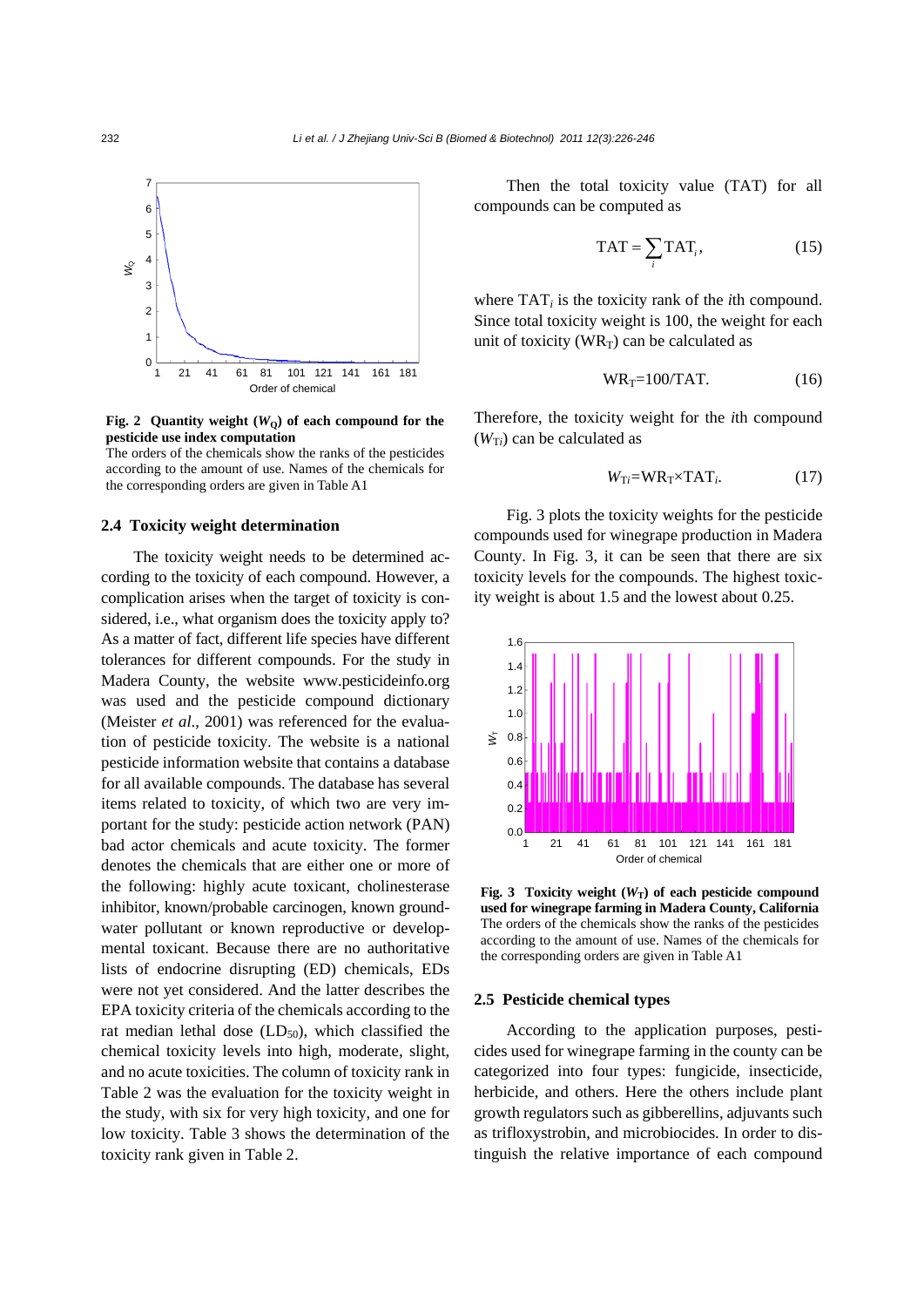| Order          | Chemical<br>code | Name of chemical                                                                                                        | PAN bad actor<br>chemical | Acute<br>toxicity | Toxicity<br>rank | Use<br>type               |
|----------------|------------------|-------------------------------------------------------------------------------------------------------------------------|---------------------------|-------------------|------------------|---------------------------|
| $\mathbf{1}$   | 560              | Sulfur                                                                                                                  | Not listed                | Slight            | $\sqrt{2}$       | ${\rm F}$                 |
| $\sqrt{2}$     | 173              | Cryolite                                                                                                                | Not listed                | Slight            | $\overline{c}$   | Ι                         |
| 3              | 2273             | Sodium tetrathiocarbonate                                                                                               | Not listed                | NA                | 1                | Fu                        |
| $\overline{4}$ | 1855             | Glyphosate, isopropylamine salt                                                                                         | Not listed                | NA                | 1                | H                         |
| 5              | 151              | Copper hydroxide                                                                                                        | Not listed                | Slight            | $\boldsymbol{2}$ | F                         |
| 6              | 445              | Propargite                                                                                                              | Highly toxic              | High              | 6                | $\bf{I}$                  |
| 7              | 531              | Simazine                                                                                                                | Highly toxic              | Slight            | 3                | H                         |
| $\,8\,$        | 1601             | Paraquat dichloride                                                                                                     | Highly toxic              | High              | 6                | H                         |
| 9              | 358              | Lime-sulfur                                                                                                             | Not listed                | $\rm NA$          | 1                | $\bf{I}$                  |
| 10             | 1868             | Oryzalin                                                                                                                | Not listed                | Slight            | $\sqrt{2}$       | H                         |
| 11             | 748              | Alkylaryl polyoxyethylene glycol                                                                                        | Not listed                | NA                | 1                | A                         |
| 12             | 1973             | Oxyfluorfen                                                                                                             | Not listed                | Slight            | 2                | H                         |
| 13             | 629              | Ziram                                                                                                                   | Highly toxic              | Moderate          | 5                | F                         |
| 14             | 714              | Copper                                                                                                                  | Not listed                | $\rm NA$          | 1                | $\boldsymbol{\mathrm{F}}$ |
| 15             | 99               | Calcium hydroxide                                                                                                       | Not listed                | Slight            | 2                | A                         |
| 16             | 765              | Petroleum oil, unclassified                                                                                             | Not listed                | NA                | 1                | I                         |
| 17             | 231              | Diuron                                                                                                                  | Highly toxic              | Slight            | 3                | H                         |
| 18             | 1314             | Poly-i-para-menthene                                                                                                    | Not listed                | $\rm NA$          | 1                | PGR                       |
| 19             | 158              | Copper oxychloride sulfate                                                                                              | Not listed                | Slight            | $\overline{c}$   | $\boldsymbol{\mathrm{F}}$ |
| 20             | 2019             | Norflurazon                                                                                                             | Highly toxic              | Slight            | 3                | H                         |
| 21             | 1728             | Napropamide                                                                                                             | Not listed                | Slight            | $\overline{c}$   | Η                         |
| 22             | 211              | Mancozeb                                                                                                                | Highly toxic              | Not acute toxic   | 3                | F                         |
| 23             | 1857             | Fenamiphos                                                                                                              | Highly toxic              | High              | 6                | Ι                         |
| 24             | 2327             | Glyphosate-trimesium                                                                                                    | Not listed                | $\rm NA$          | 1                | H                         |
| 25             | 763              | Petroleum distillates                                                                                                   | Not listed                | $\rm NA$          | 1                | $\rm I$                   |
| 26             | 616              | Metam-sodium                                                                                                            | Highly toxic              | <b>NA</b>         | 3                | Fu                        |
| 27             | 1159             | Modified phthalic glycerol alkyd resin                                                                                  | Not listed                | <b>NA</b>         | 1                | A                         |
| 28             | 597              | Trifluralin                                                                                                             | Not listed                | Slight            | $\overline{c}$   | Η                         |
| 29             | 3519             | Methyl soyate                                                                                                           | Not listed                | $\rm NA$          | 1                | A                         |
| 30             | 3957             | Tebufenozide                                                                                                            | Not listed                | Slight            | 2                | I                         |
| 31             | 2245             | Myclobutanil                                                                                                            | Highly toxic              | Slight            | 3                | F                         |
| 32             | 1552             | Benomyl                                                                                                                 | Highly toxic              | Slight            | 3                | F                         |
| 33             | 1743             | Nonylphenoxy poly(ethyleneoxy) ethanol                                                                                  | Not listed                | Slight            | 2                | F                         |
| 34             | 2081             | Iprodione                                                                                                               | Not listed                | <b>NA</b>         | 1                | A                         |
| 35             | 3850             | Tebuconazole                                                                                                            | Not listed                | $_{\rm NA}$       | 1                | A                         |
| 36             | 2337             | Encapsulated $\delta$ -endotoxin of <i>Bacillus</i><br>thuringiensis var. kurstaki in killed<br>pseudomonas fluorescens | Not listed                | Slight            | 2                | Ι                         |
| 37             | 806              | 2,4-D, dimethylamine salt                                                                                               | Highly toxic              | High              | 6                | H                         |
| 38             | 342              | Isopropyl alcohol                                                                                                       | Not listed                | Slight            | $\overline{c}$   | M                         |
| 39             | 346              | Dicofol                                                                                                                 | Highly toxic              | High              | 6                | Ι                         |
| 40             | 335              | Phosmet                                                                                                                 | Highly toxic              | Moderate          | 5                | Ι                         |

**Table 2 Toxicity and chemical types of the top 40 pesticides** 

NA: no available weight-of-the-evidence summary assessment; F: fungicide; I: insecticide; Fu: fumigant; H: herbicide; PGR: plant growth regulator; A: adjuvant; M: microbiocide. \* Determination of the toxicity rank shown in Table 3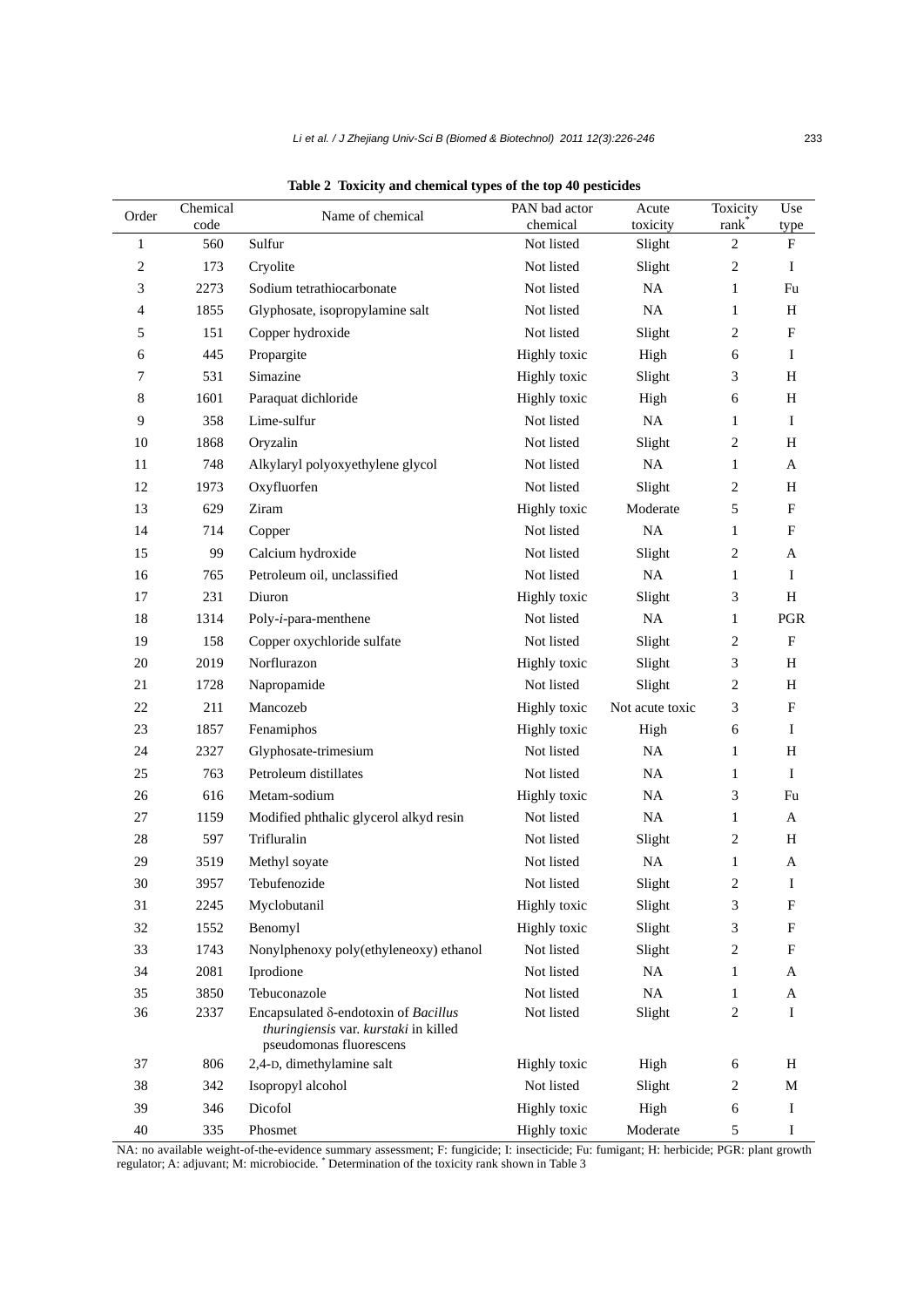| Toxicity rank               | PAN bad actor chemical | Acute toxicity |
|-----------------------------|------------------------|----------------|
| 6                           | Highly toxic           | High           |
| 5                           | Highly toxic           | Moderate       |
| 4                           | Not listed             | Moderate       |
| 3                           | Highly toxic           | Slight or NA   |
| $\mathcal{D}_{\mathcal{L}}$ | Not listed             | Slight         |
|                             | Not listed             | NΑ             |
|                             |                        |                |

**Table 3 Determination of toxicity rank** 

NA: no available weight-of-the-evidence summary assessment

in formulating the impacts on environment, evaluation of each of the four types needs to be conducted. Thus, according to pesticide types, the total PUI can be decomposed into four components for analyzing the contribution of each chemical type to the PUI:

$$
PUI_j = PUI_{Fj} + PUI_{Ij} + PUI_{Hj} + PUI_{Oj}, \qquad (18)
$$

where  $PUI<sub>Fj</sub>$  is the fungicide PUI of the *j*th grower.  $PUI_{1i}$ ,  $PUI_{Hi}$ , and  $PUI_{0i}$  are the PUIs of insecticide, herbicide, and other chemicals, respectively.

Since the aim of the study is to identify low pesticide users at grower level, a stable PUI is needed for the identification. For this, the PUI needs to be calculated for at least three years. Due to the availability, data from the years of 1999 to 2001 were used for the calculation. The average PUI for the three years was used as an indicator of low pesticide users.

#### **2.6 Data source and analysis procedure**

The data source of the pesticide compounds used in the study is from California PUR database (CDPR, 2000; 2001), which possesses the complete pesticide application records at the field level for all of California. For the study, the available data were from 1990 to 2001, which are sufficient to test the applicability of the proposed approach. For each year over 2.5 million records of the pesticide applications were recorded in the PUR database, which was integrated into geographic information system (GIS) software ArcView GIS as an extension of PUR-GIS Application. At the same time, the database was anchored on the Oracle 8i SQL for fast data query. Therefore, both the PUR-GIS Application and the Oracle 8i SQL were used as tools for data mining.

The above analysis involved the following working procedures:

1. Using ArcView PUR-GIS Application to ob-

tain data of pesticides used for winegrape farming in Madera County for the years of 1999–2001. Several summary outputs can be created by the PUR-GIS Application. Among the outputs, the field summary and chemical summary reports were used for the study because the two reports informed on how many fields were there in each year and how many pesticides were used for winegrape farming. The two summary outputs were exported into a dbf file for further analysis.

2. Using an Oracle SQL code to obtain pesticide use data at field level from the PUR database. Since each pesticide had an output file, totally 160 files were obtained from the SQL query.

3. Using a C++ program to join the SQL output files. The SQL output files from Step 2 only contained the data for the fields with the pesticide use. In order to have a convenient way of analysis, the files for all the fields were joined.

4. Importing the joint files into an EXCEL sheet to show the pesticide use for all the fields.

5. Computing grower pesticide use from the EXCEL sheet. Some growers had several fields while others only have one field.

6. Computing the quantity and toxicity weights for each compound.

7. Normalizing the pesticide use intensity (kg/ha) for the growers.

8. Computing the PUI for quantity and toxicity, and for each pesticide type.

9. Scaling the quantity and toxicity PUIs.

10. Computing the integrated PUI to evaluate growers' pesticide use levels.

# **3 Results and discussion**

#### **3.1 Pesticide use intensities of the growers**

Winegrape farming in Madera is diverse. Totally there were 733 fields of winegrape in the county in year 2000 and the fields were distributed among 208 growers. Some growers had more than one field while others had only one. For example, grower identification (ID) 2090264 had 16 fields growing winegrape with 872.51 ha, while grower ID 2402258 only has one field with 64.75 ha. The grower with the largest acreage of vineyard was grower ID 3904325, who had 1779.41 ha of vineyard. The size of the field was also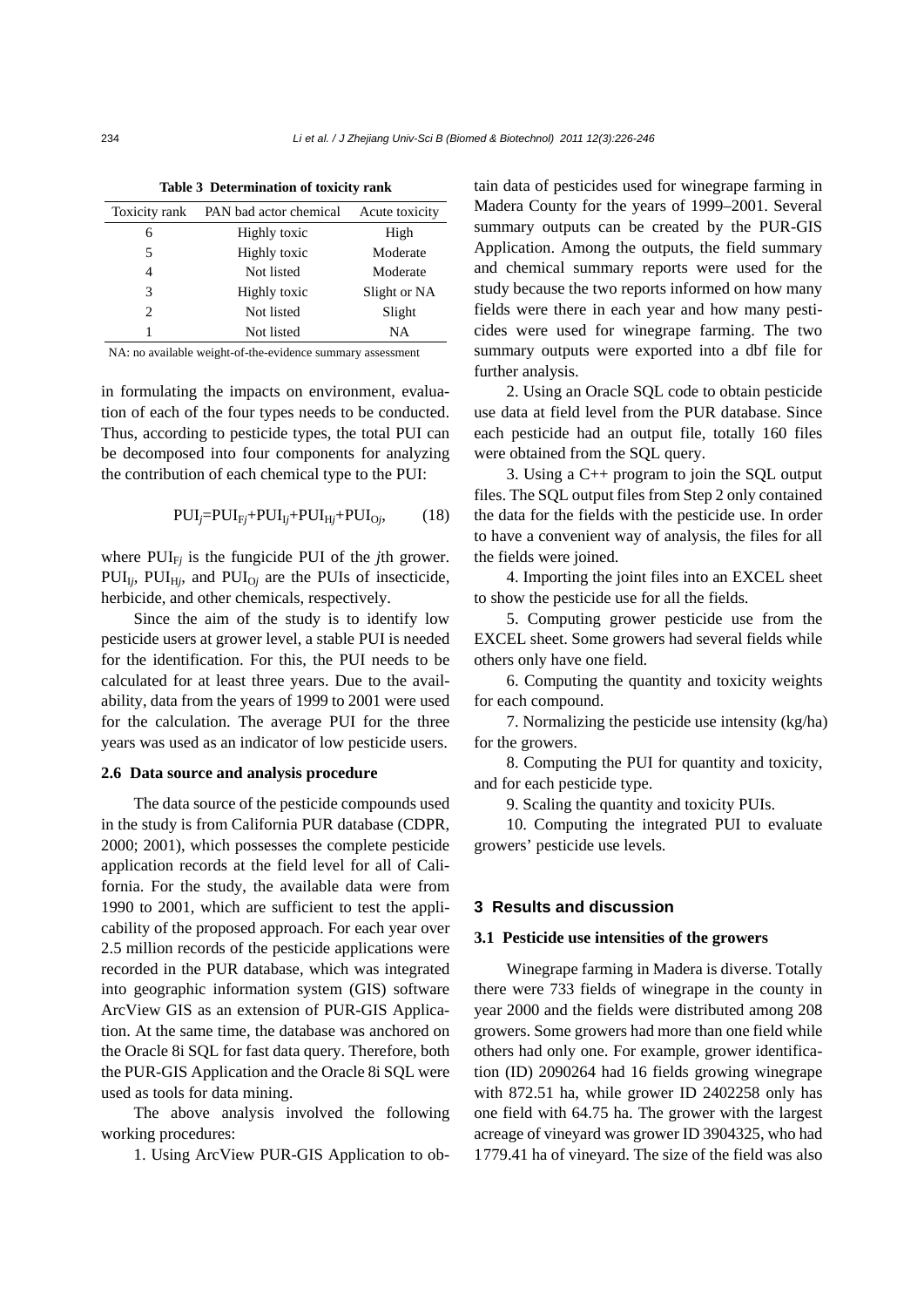significantly different, with maximum of 259 ha owned by grower ID 2090312 who had only one field.

Fig. 4 shows the PUIs of the growers in an ascending direction. Among the 208 growers, the PUIs of 62 growers (accounting for 29.81%) were  $\leq 20$  in 2000. These growers could be termed as low pesticide users. The percentages of the low pesticide users with PUI≤20 in 2001 and 1999 were 27.96% and 15.10%, respectively. On the other hand, the high pesticide users were those growers who had a high PUI, for example, PUI>60. As shown in Table 4, the PUIs of 8 growers were higher than 80 in 2000, accounting for 3.84% of the total. The percentages in 2001 and 1999 were 9.48% and 21.23%, respectively. Another feature shown in Table 4 was that the number of the high pesticide users tended to decrease in the period under study. In 1999 there were 82 growers with PUI>60. The number decreased to 19 growers in 2000 and



**Fig. 4 Pesticide use indices for the growers of winegrape farming in Madera County, California in 2000**  Orders of the growers are given according their PUI values

**Table 4 Number of growers in each PUI group**

| PUI        |      | Number of growers |      | Percentage of the total |        |        |  |
|------------|------|-------------------|------|-------------------------|--------|--------|--|
| group      | 1999 | 2000              | 2001 | 1999                    | 2000   | 2001   |  |
| $\leq 10$  | 15   | 28                | 21   | 7.08                    | 13.46  | 9.95   |  |
| $10 - 20$  | 17   | 34                | 38   | 8.02                    | 16.35  | 18.01  |  |
| $20 - 30$  | 29   | 45                | 40   | 13.68                   | 21.63  | 18.96  |  |
| $30 - 40$  | 20   | 38                | 25   | 9.43                    | 18.27  | 11.85  |  |
| $40 - 50$  | 25   | 25                | 32   | 11.79                   | 12.02  | 15.17  |  |
| $50 - 60$  | 24   | 19                | 17   | 11.32                   | 9.13   | 8.06   |  |
| 60–80      | 37   | 11                | 18   | 17.45                   | 5.29   | 8.53   |  |
| $80 - 100$ | 21   | 5                 | 7    | 9.91                    | 2.40   | 3.32   |  |
| >100       | 24   | 3                 | 13   | 11.32                   | 1.44   | 6.16   |  |
| Total      | 212  | 208               | 211  | 100.00                  | 100.00 | 100.00 |  |

38 growers in 2001. As contrast, the number of the low pesticide users was increasing. In 1999, there were 61 growers with PUI≤30 (Table 4). The number increased to 107 in 2000 and 99 in 2001, respectively. This indicates that reduction of pesticide use intensity has been extensively emphasized in winegrape farming in the recent decade.

## **3.2 Acreage and field number of each PUI group**

Statistical analysis on the growers in each PUI group is given in Table 5 for acreage and Table 6 for number of fields. Though winegrape is a perennial crop, growers needed to remove some aged and less productive fields each year. Meanwhile, each year there were newly planted fields in order to keep winegrape farming and vinery industry sustainable. This situation made both the acreage and field number of winegrape dynamic. Under the three study years, the largest winegrape acreage occurred in 2000, at 24017.12 ha (Table 5), but the largest field number was in 2001, with 738 fields (Table 6). The average acreage per field was 33.12, 32.72, and 32.24 ha in the three consecutive years. Table 5 indicates that the winegrape acreage owned by low pesticide users (PUI≤20) was steadily increased, being 1625.38, 2328.71, and 2753.69 ha in 1999, 2000, and 2001, accounting for 6.91%, 9.70%, and 11.57% respectively. In contrast, the acreage owned by very high pesticide users (PUI>80) accounted for 40.73%, 9.75%, and 22.99% in the three years, respectively, showing a declining tendency.

**Table 5 Hectares planted of the growers in each PUI group** 

| PUI        |         | Hectares planted of<br>the growers | Percentage of<br>the total        |       |        |        |
|------------|---------|------------------------------------|-----------------------------------|-------|--------|--------|
| group      | 1999    | 2000                               | 2001                              | 1999  | 2000   | 2001   |
| $\leq 10$  | 1290.02 | 622.40                             | 731.15                            | 5.49  | 2.59   | 3.07   |
| $10 - 20$  | 335.36  | 1706.31                            | 2022.54                           | 1.43  | 7.10   | 8.50   |
| $20 - 30$  | 1466.22 | 4661.23                            | 6113.66                           | 6.24  | 19.41  | 25.69  |
| $30 - 40$  | 3828.78 | 4536.57                            | 2626.02                           | 16.28 | 18.89  | 11.04  |
| $40 - 50$  | 1803.29 | 3683.58                            | 3091.18                           | 7.67  | 15.34  | 12.99  |
| $50 - 60$  | 1390.95 | 4531.89                            | 1696.16                           | 5.92  | 18.87  | 7.13   |
| $60 - 80$  | 3820.65 | 1935.78                            | 2043.35                           | 16.25 | 8.06   | 8.59   |
| $80 - 100$ | 2828.76 | 1005.18                            | 709.01                            | 12.03 | 4.19   | 2.98   |
| >100       | 6749.12 | 1334.18                            | 4762.69                           | 28.70 | 5.56   | 20.01  |
| Total      |         |                                    | 23513.16 24017.12 23795.76 100.00 |       | 100.00 | 100.00 |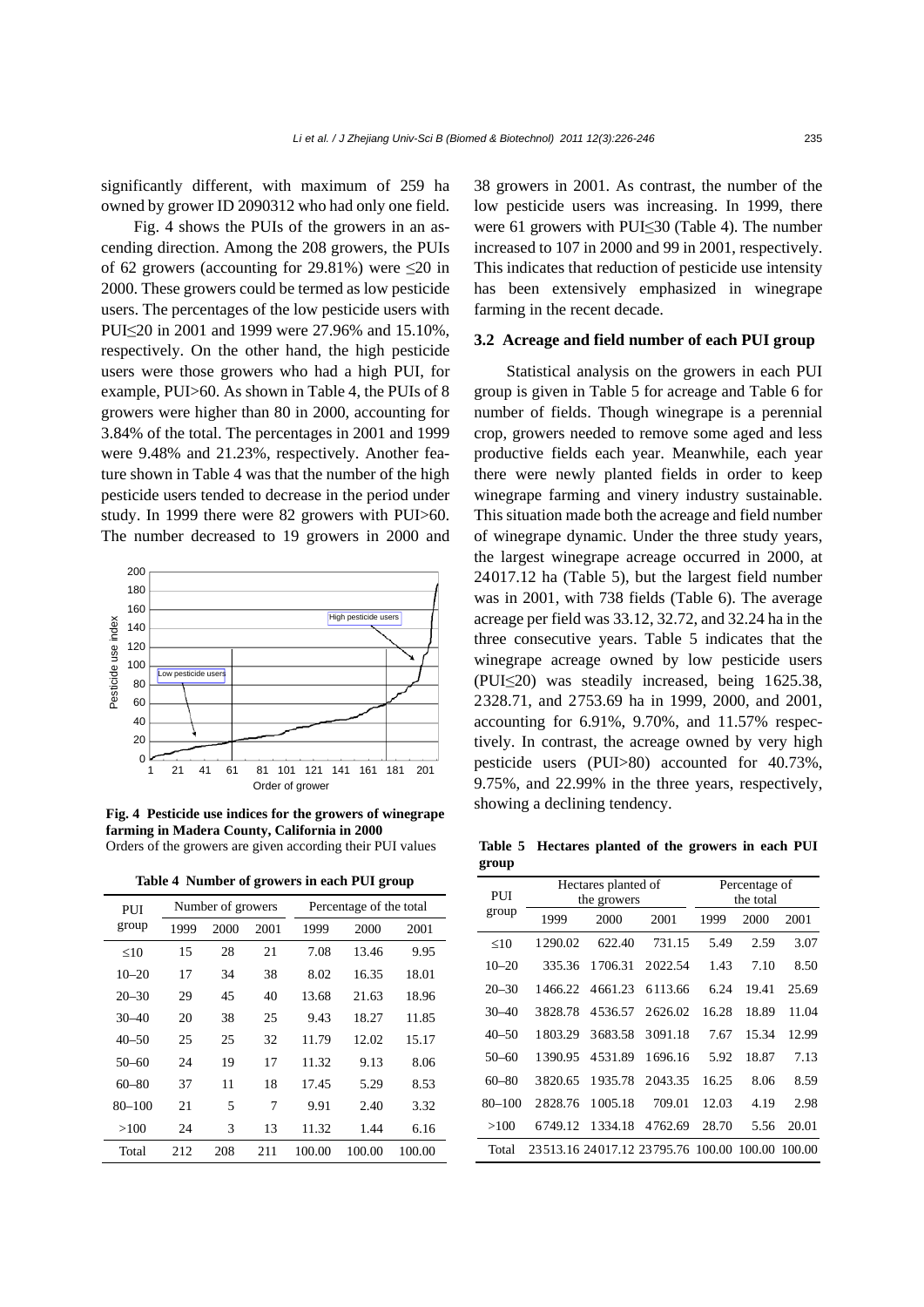| PUI        |      | Field number of<br>the grower |      |        | Percentage of<br>the total |        |  |  |  |
|------------|------|-------------------------------|------|--------|----------------------------|--------|--|--|--|
| group      | 1999 | 2000                          | 2001 | 1999   | 2000                       | 2001   |  |  |  |
| $\leq 10$  | 47   | 36                            | 31   | 6.62   | 4.90                       | 4.20   |  |  |  |
| $10 - 20$  | 22   | 52                            | 90   | 3.10   | 7.08                       | 12.20  |  |  |  |
| $20 - 30$  | 46   | 135                           | 157  | 6.48   | 18.39                      | 21.27  |  |  |  |
| $30 - 40$  | 60   | 121                           | 72   | 8.45   | 16.49                      | 9.76   |  |  |  |
| $40 - 50$  | 47   | 94                            | 119  | 6.62   | 12.81                      | 16.12  |  |  |  |
| $50 - 60$  | 50   | 128                           | 53   | 7.04   | 17.44                      | 7.18   |  |  |  |
| $60 - 80$  | 122  | 89                            | 49   | 17.18  | 12.13                      | 6.64   |  |  |  |
| $80 - 100$ | 88   | 41                            | 32   | 12.39  | 5.59                       | 4.34   |  |  |  |
| >100       | 228  | 38                            | 135  | 32.11  | 5.18                       | 18.29  |  |  |  |
| Total      | 710  | 734                           | 738  | 100.00 | 100.00                     | 100.00 |  |  |  |

**Table 6 Field numbers of the growers in each PUI group**

Analysis on field numbers (Table 6) reveals that in 1999 nearly three forths of the fields were in the hands of high pesticide users. However, the percentages of fields owned or managed by low and moderate pesticide users showed a trend of gradual increase in the following two years, implying that more and more growers started to reduce pesticide use in their winegrape farming.

#### **3.3 PUI components of low pesticide users**

Analysis on PUI components is very important for identifying the pesticide use behaviors of the growers. Table 7 shows the PUI components of the low pesticide users (PUI≤20) in 2000. There were 62 growers in this group, of which 28 growers were the extremely low pesticide users, with PUI≤10, and 34 were slightly low pesticide users (10<PUI≤20). Table 7 indicates: (1) both  $PUI_0$  and  $PUI_T$  of these growers were very low, indicating that the growers might have adopted a strategy of low amount and low toxicity of pesticide use in their winegrape farming; (2) the fact of  $PUI_0$  higher than  $PUI_T$  implies that the growers emphasized more quantity than toxicity in selecting pesticides; and (3) most of the growers used only fungicide in their fields, a few growers used very little insecticide and herbicide, which indicates that low pesticide users might have adopted a better farm management strategy to control insects and weeds while still struggling with fungi in their vineyards.

Statistical analyses on field acreage, field number, and pesticide number reveal that most of the low pesticide users only owned one field with small acreage and used only 1–3 compounds. Only 6 of the 62 growers' vineyards were larger than 100 ha, 8 growers' vineyards were between 50 and 100 ha, and the rest (48 growers' vineyards) were less than 50 ha (Table 7). As for field number, only 6 of the 62 growers owned no less than 3 fields (no one owned more than 5 fields) and 10 owned 2 fields. Probably because of few fields and small acreage, it was easier for the growers to practice good on-farm management and reduce insecticide and herbicide use. However, most of them used fungicide, which indicated that fungi were more difficult to control without the aid of pesticides. There were two growers (grower IDs 2090831 and 2091811) who did not use fungicide in 2000. As a matter of fact, new growers who started winegrape farming and the growers who would change their vineyards into other crops in the following year might not use pesticides. In order to examine this possibility, the 62 growers were tracked for the three consecutive years. It was found that overall there were 12 new growers and 13 growers stopped winegrape farming in the following year. Therefore, the majority of the low pesticide users stayed in the winegrape farming sector, and their behaviors of using less pesticide might indicate that good on-farm management helped them to minimize the dependence of pesticide. Thus, these low pesticide users could serve as candidates for further investigation to identify the models for extension of low pesticide use.

## **3.4 PUI components of high pesticide users**

The PUI components of high pesticide users are shown in Table 8, which gives a very different picture of pesticide use among the growers. These high pesticide users heavily depended on not only fungicide, but also insecticide, herbicide, and other chemicals. Though quantity still contributed more than toxicity to PUI, the percentage of toxicity index in PUI was obviously higher than that in Table 7. It means that high quantity was accompanied with high toxicity in the growers' behaviors of pesticide use. In other words, these growers used not only large quantities of pesticides, but also highly toxic pesticides in their winegrape farming.

Table 8 also reveals that the high pesticide users were generally those big winegrape growers with large acreages and more fields. There were 38 growers with PUI>50 in 2000. Five of them had winegrape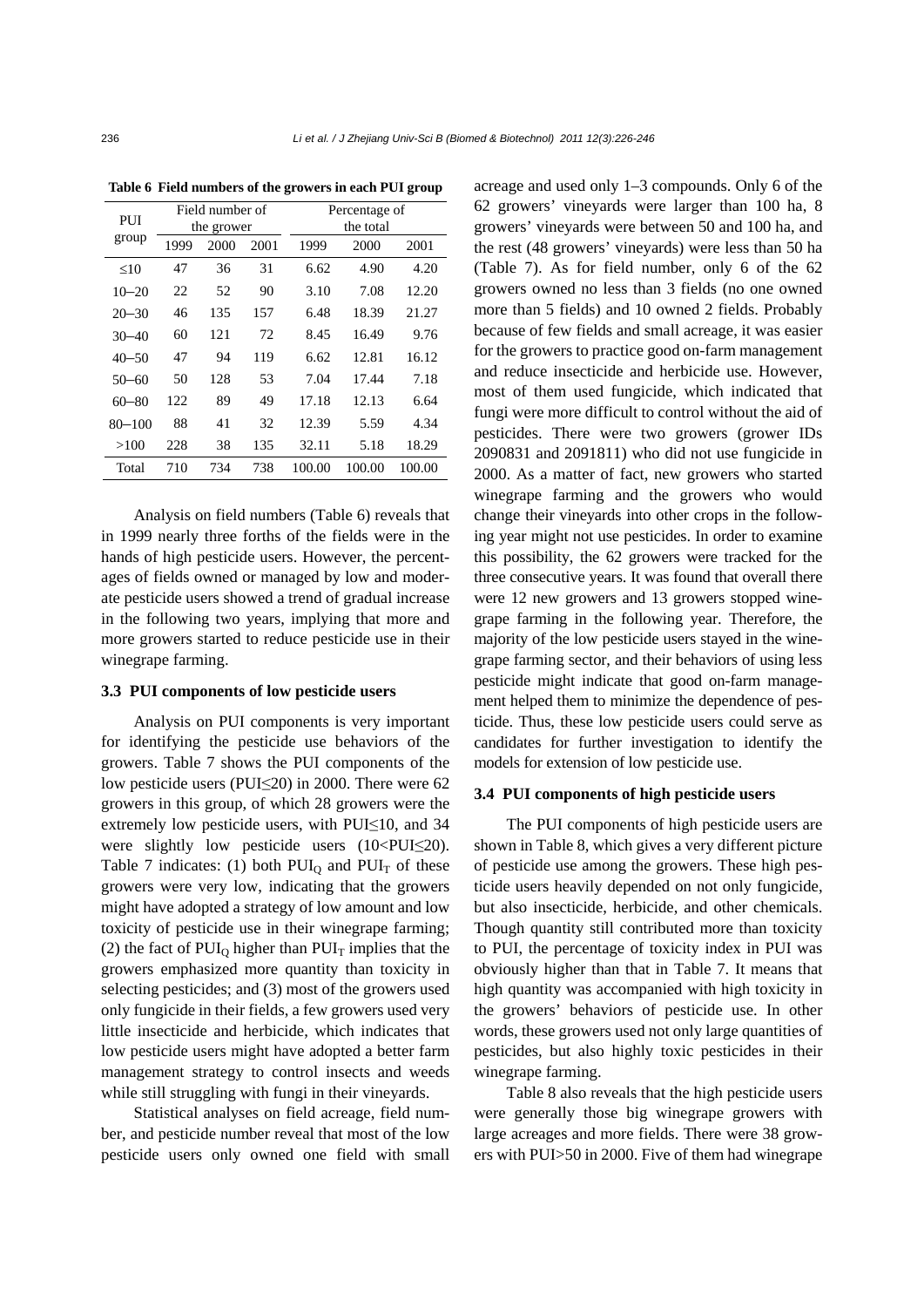| Order            | Grower ID                        | PUI   | PUI <sub>O</sub> | $PUI_T$  | $PUI_F$  | $PUI_I$  | $PUI_H$  | Hectares | $n_{\text{field}}$ | $n_{\text{chem}}$           |
|------------------|----------------------------------|-------|------------------|----------|----------|----------|----------|----------|--------------------|-----------------------------|
| $\mathbf{1}$     | $2098790^{\circ\circ}$           | 0.36  | 0.19             | 0.17     | 0.36     | $0.00\,$ | 0.00     | 0.61     | $\mathbf{1}$       | $\mathbf{1}$                |
| $\sqrt{2}$       | $2090355^{\circledast\ast}$      | 1.11  | 0.51             | 0.60     | 0.30     | 0.81     | 0.00     | 8.09     | $\mathbf 1$        | $\sqrt{2}$                  |
| $\sqrt{3}$       | 2090331*                         | 1.15  | 0.51             | 0.64     | 0.16     | 0.23     | 0.28     | 30.76    | $\mathbf 1$        | $\overline{4}$              |
| $\overline{4}$   | $2096325^{\circledast}$          | 1.32  | 1.07             | 0.25     | 1.32     | 0.00     | 0.00     | 120.39   | $\sqrt{2}$         | $\overline{c}$              |
| $\sqrt{5}$       | 2090003                          | 1.79  | 1.69             | $0.10\,$ | 1.79     | $0.00\,$ | 0.00     | 57.47    | $\overline{3}$     | $\,1$                       |
| $\sqrt{6}$       | 2090272*                         | 2.76  | 2.60             | $0.16\,$ | 2.76     | $0.00\,$ | $0.00\,$ | 4.45     | $\,1\,$            | $\,1$                       |
| $\boldsymbol{7}$ | 2090704                          | 3.03  | 2.88             | 0.15     | 1.82     | $0.00\,$ | 1.21     | 7.28     | $\sqrt{2}$         | $\overline{c}$              |
| $\,8\,$          | 2090752                          | 3.04  | 1.78             | 1.26     | 1.91     | $0.00\,$ | 0.00     | 22.26    | $1\,$              | 5                           |
| $\mathbf{9}$     | 2090806                          | 3.07  | 2.90             | $0.18\,$ | 3.07     | 0.00     | 0.00     | 30.35    | $1\,$              | $\,1$                       |
| $10\,$           | 2090104                          | 4.16  | 3.92             | 0.24     | 4.16     | $0.00\,$ | $0.00\,$ | 16.19    | $\,1$              | $\,1$                       |
| $11$             | 2091273*                         | 4.85  | 4.57             | 0.28     | 4.85     | $0.00\,$ | $0.00\,$ | 4.45     | $\mathbf{1}$       | $\,1$                       |
| 12               | 2090831                          | 4.95  | 2.96             | 1.99     | 0.00     | $0.00\,$ | 3.35     | 2.02     | $\,1$              | $\boldsymbol{9}$            |
| 13               | 2090289                          | 5.02  | 4.56             | 0.46     | 1.97     | 0.29     | 2.76     | 18.21    | $\sqrt{2}$         | $\overline{4}$              |
| 14               | 2090066*                         | 5.10  | 4.09             | 1.01     | $0.00\,$ | 5.10     | $0.00\,$ | 46.54    | $\,1$              | $\mathbf{1}$                |
| 15               | 2090431*                         | 5.15  | 4.35             | 0.81     | 4.61     | $0.00\,$ | 0.00     | 10.12    | $\mathbf{1}$       | $\overline{c}$              |
| 16               | 2090500                          | 5.52  | 3.31             | 2.21     | 2.09     | 0.81     | 1.92     | 16.19    | $\mathbf{1}$       | $\boldsymbol{7}$            |
| 17               | $2091013^\text{\textregistered}$ | 5.59  | 4.44             | 1.15     | 1.16     | $0.00\,$ | 4.03     | 20.23    | $\,1$              | $\sqrt{6}$                  |
| 18               | 2090278                          | 6.65  | 2.86             | 3.78     | 1.51     | 4.70     | 0.00     | 22.66    | $\sqrt{2}$         | $11\,$                      |
| 19               | 2090994                          | 6.73  | 5.73             | 1.00     | 6.73     | $0.00\,$ | 0.00     | 4.05     | $\mathbf{1}$       | $\mathfrak{Z}$              |
| $20\,$           | $2091304^\text{\textregistered}$ | 6.98  | 6.02             | 0.96     | 0.42     | $0.00\,$ | 3.31     | 18.21    | $\mathbf{1}$       | $\overline{4}$              |
| 21               | 2091234 <sup>@</sup>             | 7.33  | 6.91             | 0.42     | 7.33     | $0.00\,$ | 0.00     | 24.28    | $\mathbf{1}$       | $\mathbf{1}$                |
| 22               | $2090363^{\circ\circ}$           | 7.62  | 6.86             | 0.75     | 7.62     | 0.00     | 0.00     | 6.47     | $\mathbf{1}$       | 3                           |
| 23               | 2090255                          | 7.76  | 7.31             | 0.45     | 7.76     | $0.00\,$ | 0.00     | 30.76    | $\mathbf{1}$       | $\,1$                       |
| 24               | 2090539                          | 8.52  | 8.03             | 0.49     | 8.52     | 0.00     | 0.00     | 21.04    | $\sqrt{2}$         | $\,1$                       |
| 25               | 2090394                          | 8.58  | 7.51             | 1.07     | 2.31     | 0.00     | 6.28     | 29.14    | $\sqrt{2}$         | $\overline{4}$              |
| $26\,$           | 2090769*                         | 9.40  | 8.54             | 0.87     | 9.40     | 0.00     | 0.00     | 16.19    | $1\,$              | $\overline{\mathbf{3}}$     |
| $27\,$           | 2090447                          | 9.76  | 7.31             | 2.45     | 7.50     | $0.00\,$ | 0.00     | 14.97    | $\mathbf{1}$       | $\,8$                       |
| $28\,$           | $2091811^{\circ\circ}$           | 9.90  | 7.90             | 2.00     | 0.00     | 8.80     | 0.00     | 19.02    | $\mathbf{1}$       | 3                           |
| 29               | 2090531                          | 10.01 | 6.99             | 3.02     | 6.07     | 1.01     | 0.00     | 12.95    | $\mathbf{1}$       | $\overline{7}$              |
| 30               | 2090732*                         | 10.49 | 6.39             | 4.11     | 10.49    | $0.00\,$ | 0.00     | 15.38    | $\mathbf{1}$       | $\overline{c}$              |
| 31               | 2091701                          | 10.50 | 9.71             | 0.79     | 1.16     | 0.00     | 9.34     | 8.09     | $\mathbf{1}$       | 3                           |
| 32               | 2090483*                         | 10.85 | 10.30            | 0.55     | 0.00     | 0.00     | 10.85    | 17.08    | $\mathbf{1}$       | $\overline{c}$              |
| 33               | 2090497                          | 10.92 | 10.29            | 0.63     | 10.92    | $0.00\,$ | $0.00\,$ | 8.09     | $\,1$              | $\,1$                       |
| 34               | 2405610                          | 11.87 | 8.86             | 3.01     | 3.02     | 1.61     | 4.36     | 247.26   | $\mathfrak{Z}$     | 8                           |
| 35               | 2090682                          | 12.25 | 10.95            | 1.30     | 7.14     | 1.79     | 3.32     | 16.19    | $\,1$              | 3                           |
| 36               | 2090618                          | 12.31 | 10.56            | 1.76     | 3.15     | 9.16     | $0.00\,$ | 2.83     | 1                  | $\overline{4}$              |
| 37               | 2090760                          | 12.43 | 11.81            | 0.62     | 8.07     | 0.00     | 4.36     | 40.47    | $\mathbf{1}$       | $\sqrt{2}$                  |
| 38               | 2090138                          | 12.54 | 10.98            | 1.56     | 2.74     | 0.09     | 8.18     | 242.81   | $\sqrt{5}$         | 16                          |
| 39               | 2090059                          | 12.56 | 10.29            | 2.27     | 8.79     | 3.48     | $0.00\,$ | 126.26   | $\overline{4}$     | $\sqrt{5}$                  |
| 40               | 2090779 <sup>@</sup>             | 12.67 | 11.99            | 0.69     | 10.78    | $0.00\,$ | 1.89     | 80.13    | $\mathbf{1}$       | $\sqrt{2}$                  |
| 41               | 2090686                          | 12.84 | 11.55            | 1.28     | 10.74    | $0.00\,$ | 2.10     | 18.01    | $\mathfrak{Z}$     | $\overline{\mathcal{L}}$    |
| 42               | 2090099                          | 13.55 | 11.68            | 1.87     | $0.00\,$ | $0.00\,$ | 13.40    | 16.19    | $\mathbf{1}$       | $\sqrt{5}$                  |
| 43               | 2090509                          | 13.76 | 11.79            | 1.97     | 11.89    | 1.70     | $0.00\,$ | 15.38    | $\mathbf{1}$       | 3                           |
| 44               | 2090956                          | 14.41 | 12.66            | 1.75     | 3.64     | $0.00\,$ | 10.43    | 15.38    | $\mathbf{1}$       | 5                           |
| 45               | 2090584                          | 14.56 | 11.06            | 3.51     | 10.80    | 0.28     | 2.55     | 62.04    | $\sqrt{2}$         | 5                           |
| 46               | 2090186                          | 14.96 | 14.24            | 0.72     | 8.71     | $0.00\,$ | 6.25     | 4.45     | $\sqrt{2}$         | $\overline{c}$              |
| 47               | 2090885                          | 15.00 | 13.58            | 1.42     | 10.83    | 0.51     | $0.00\,$ | 8.09     | $\mathbf{1}$       | $\overline{4}$              |
| 48               | 2090380                          | 15.17 | 12.28            | 2.89     | 7.12     | 3.13     | 3.54     | 16.19    | $\mathbf{1}$       | $11\,$                      |
| 49               | $2090891^{\circ\circ}$           | 15.28 | 14.10            | 1.18     | 9.87     | $0.00\,$ | 5.42     | 18.62    | $\mathbf{1}$       | $\ensuremath{\mathfrak{Z}}$ |
| 50               | 2090408                          | 15.35 | 11.49            | 3.85     | 10.20    | 0.98     | 3.38     | 4.17     | $\mathbf{1}$       | 8                           |

**Table 7 Pesticide use indices of the low pesticide users in Madera County in 2000** 

To be continued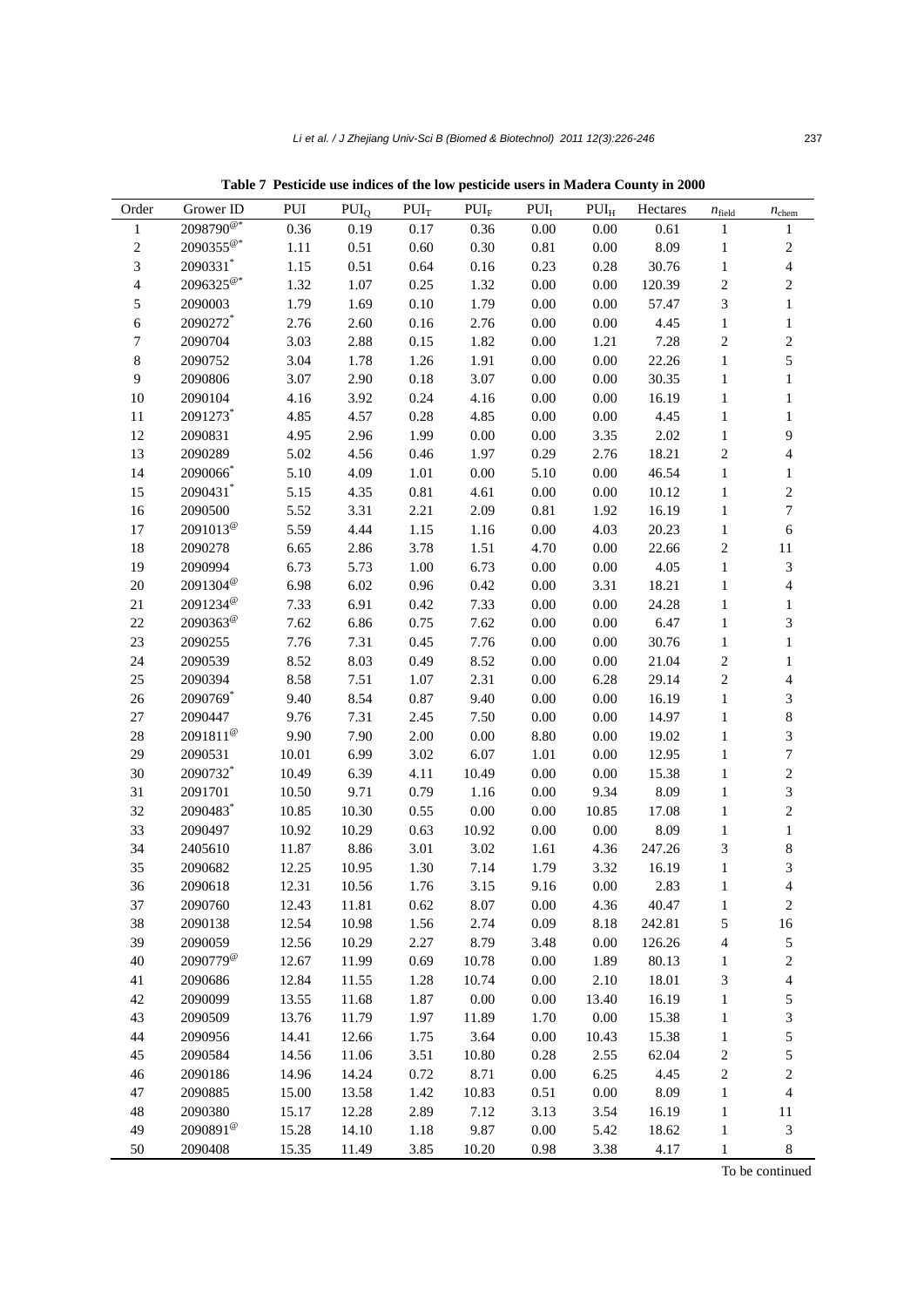| Table 7 |                        |       |           |                  |                  |         |           |          |                    |                |
|---------|------------------------|-------|-----------|------------------|------------------|---------|-----------|----------|--------------------|----------------|
| Order   | Grower ID              | PUI   | $PUI_{0}$ | PUI <sub>T</sub> | PUI <sub>F</sub> | $PUI_I$ | $PUI_{H}$ | Hectares | $n_{\text{field}}$ | $n_{\rm chem}$ |
| 51      | 2090429*               | 15.59 | 14.80     | 0.79             | 10.92            | 0.00    | 4.67      | 16.19    |                    | 2              |
| 52      | $2090788^{\circ\circ}$ | 15.91 | 14.49     | 1.42             | 14.48            | 0.47    | 0.95      | 60.70    | $\overline{c}$     | 3              |
| 53      | 2090139                | 15.96 | 12.49     | 3.47             | 3.84             | 0.24    | 9.08      | 137.59   | 4                  | 10             |
| 54      | 2090105                | 16.27 | 14.32     | 1.95             | 3.11             | 0.00    | 12.12     | 40.47    |                    | 13             |
| 55      | 2090251                | 16.60 | 13.94     | 2.66             | 3.64             | 0.92    | 11.59     | 121.41   |                    | 5              |
| 56      | 2090227*               | 17.01 | 15.66     | 1.35             | 5.50             | 0.00    | 11.11     | 55.08    |                    | 6              |
| 57      | 2091038                | 17.81 | 15.38     | 2.43             | 7.70             | 0.00    | 9.60      | 13.76    |                    | 7              |
| 58      | 2090352                | 18.42 | 15.99     | 2.43             | 6.64             | 0.84    | 8.84      | 7.28     |                    | 8              |
| 59      | $1070383^{\circ}$      | 18.72 | 14.81     | 3.91             | 5.59             | 0.00    | 13.13     | 56.66    |                    |                |
| 60      | 2090324                | 18.82 | 16.78     | 2.04             | 8.15             | 7.33    | 3.35      | 89.84    | $\overline{c}$     | 4              |
| 61      | 1010090                | 19.58 | 17.71     | 1.87             | 18.10            | 0.00    | 0.00      | 62.73    |                    |                |
| 62      | 2090306                | 19.90 | 14.17     | 5.73             | 2.77             | 0.00    | 11.74     | 48.56    |                    | 9              |

 $n_{\text{field}}$ : field number;  $n_{\text{chem}}$ : chemical number. <sup>@</sup> New growers; <sup>\*</sup> Disappeared growers

**Table 8 Pesticide use indices of the high pesticide users in Madera County in 2000**

| Order          | Grower ID | PUI    | PUI <sub>O</sub> | $PUI_T$ | PUI <sub>F</sub> | PUI <sub>I</sub> | $PUI_{H}$ | Hectares | $n_{\text{field}}$ | $n_{\text{chem}}$ |
|----------------|-----------|--------|------------------|---------|------------------|------------------|-----------|----------|--------------------|-------------------|
| $\mathbf{1}$   | 2090307   | 50.22  | 39.54            | 10.68   | 14.67            | 14.58            | 8.13      | 16.19    | $\sqrt{2}$         | 14                |
| $\overline{c}$ | 1040595   | 50.98  | 41.76            | 9.22    | 15.99            | 11.87            | 14.26     | 64.75    | $\sqrt{2}$         | $17\,$            |
| 3              | 1070404   | 52.35  | 42.71            | 9.65    | 4.54             | 7.22             | 40.59     | 17.81    | $\overline{3}$     | $\sqrt{6}$        |
| $\overline{4}$ | 2091202   | 52.36  | 42.62            | 9.74    | 14.83            | 9.13             | 19.61     | 974.08   | 13                 | 23                |
| $\mathfrak s$  | 2090436   | 53.00  | 47.28            | 5.72    | 22.48            | 7.63             | 17.38     | 16.19    | $\,1\,$            | $11\,$            |
| $\sqrt{6}$     | 2090334   | 53.54  | 42.79            | 10.75   | 16.39            | 16.71            | 19.37     | 135.97   | $\overline{3}$     | 12                |
| $\tau$         | 2090249   | 53.58  | 48.62            | 4.95    | 36.84            | 0.26             | 14.76     | 93.89    | $\overline{4}$     | $\,8\,$           |
| $\,8\,$        | 2090020   | 54.34  | 47.33            | 7.01    | 14.56            | 10.03            | 21.60     | 152.57   | $\sqrt{6}$         | 19                |
| 9              | 2090062   | 54.58  | 40.15            | 14.42   | 10.12            | 22.29            | 20.52     | 326.18   | $11\,$             | 22                |
| 10             | 2090060   | 55.19  | 47.02            | 8.17    | 19.74            | 15.55            | 16.51     | 743.21   | 21                 | $27\,$            |
| $11\,$         | 2090819   | 55.45  | 41.81            | 13.64   | 16.88            | 16.81            | 20.78     | 20.64    | $\overline{4}$     | 13                |
| $12\,$         | 2090096   | 55.92  | 46.13            | 9.79    | 16.78            | 22.74            | 15.64     | 411.16   | $10\,$             | 18                |
| 13             | 2090282   | 56.72  | 51.29            | 5.43    | 30.69            | 2.59             | 21.60     | 22.26    | $\,1\,$            | $\overline{9}$    |
| 14             | 2090600   | 56.80  | 46.38            | 10.43   | 38.80            | 16.41            | 0.00      | 287.33   | $\mathfrak{Z}$     | $\overline{9}$    |
| 15             | 2402258   | 57.13  | 48.42            | 8.71    | 16.33            | 17.32            | 20.77     | 64.75    | $\,1\,$            | $17\,$            |
| 16             | 2090264   | 57.75  | 49.70            | 8.05    | 20.57            | 4.03             | 20.55     | 872.51   | $17\,$             | 18                |
| 17             | 2090424   | 59.38  | 45.68            | 13.70   | 17.77            | 18.08            | 20.94     | 58.68    | $\mathfrak{Z}$     | 16                |
| 18             | 2090218   | 59.41  | 49.36            | 10.05   | 16.07            | 9.02             | 30.23     | 13.76    | $\mathfrak{Z}$     | 15                |
| 19             | 2090398   | 59.59  | 51.03            | 8.56    | 5.14             | 10.70            | 26.09     | 239.98   | 20                 | 14                |
| 20             | 1082220   | 60.17  | 48.17            | 12.00   | 15.57            | 16.11            | 18.66     | 281.66   | 9                  | 23                |
| 21             | 2091217   | 60.33  | 45.53            | 14.81   | 34.52            | 14.24            | 8.78      | 35.61    | $\,1$              | 18                |
| $22\,$         | 2090017   | 62.78  | 47.72            | 15.07   | 21.95            | 30.08            | 7.12      | 151.76   | $8\,$              | $17\,$            |
| 23             | 2080421   | 62.85  | 51.66            | 11.19   | 20.21            | 5.89             | 27.94     | 157.83   | $\sqrt{6}$         | 16                |
| 24             | 2001362   | 64.88  | 56.20            | 8.68    | 12.72            | 20.25            | 22.49     | 266.45   | $\sqrt{6}$         | 18                |
| 25             | 2090115   | 64.93  | 54.55            | 10.38   | 25.69            | 0.58             | 36.63     | 186.16   | $18\,$             | 19                |
| 26             | 2090270   | 64.93  | 56.24            | 8.69    | 8.39             | 10.06            | 31.55     | 46.54    | $\sqrt{2}$         | 12                |
| 27             | 2090333   | 65.69  | 53.10            | 12.59   | 14.10            | 19.34            | 31.25     | 118.57   | 5                  | 16                |
| 28             | 2090109   | 76.85  | 66.04            | 10.80   | 8.46             | 2.66             | 64.57     | 16.19    | $\,1\,$            | 14                |
| 29             | 2090503   | 77.42  | 55.07            | 22.34   | 17.61            | 16.97            | 37.12     | 541.47   | 31                 | 16                |
| 30             | 2090277   | 77.49  | 63.81            | 13.68   | 24.08            | 7.63             | 38.79     | 133.55   | $\sqrt{2}$         | 16                |
| 31             | 1020037   | 81.59  | 69.60            | 11.99   | 36.86            | 11.43            | 23.45     | 487.41   | 15                 | $17\,$            |
| 32             | 2090133   | 83.18  | 67.40            | 15.78   | 22.06            | 14.17            | 35.15     | 11.33    | $\mathfrak{Z}$     | $23\,$            |
| 33             | 2090132   | 88.65  | 68.72            | 19.93   | 45.75            | 20.36            | 18.75     | 145.08   | $12\,$             | 12                |
| 34             | 2090871   | 95.30  | 76.50            | 18.80   | 21.78            | 12.96            | 49.71     | 82.15    | $\overline{4}$     | 28                |
| 35             | 2090131   | 96.78  | 75.34            | 21.45   | 21.42            | 13.95            | 48.24     | 279.23   | $\boldsymbol{7}$   | 35                |
| 36             | 1060326   | 111.51 | 96.70            | 14.80   | 18.05            | 33.39            | 33.50     | 330.43   | 17                 | 15                |
| 37             | 2090070   | 119.16 | 99.99            | 19.17   | 8.82             | 21.70            | 70.74     | 928.47   | 19                 | 24                |
| 38             | 2090802   | 142.15 | 42.51            | 99.64   | 30.00            | 100.95           | 4.73      | 75.27    | $\overline{2}$     | 23                |

*n*<sub>field</sub>: field number; *n*<sub>chem</sub>: chemical number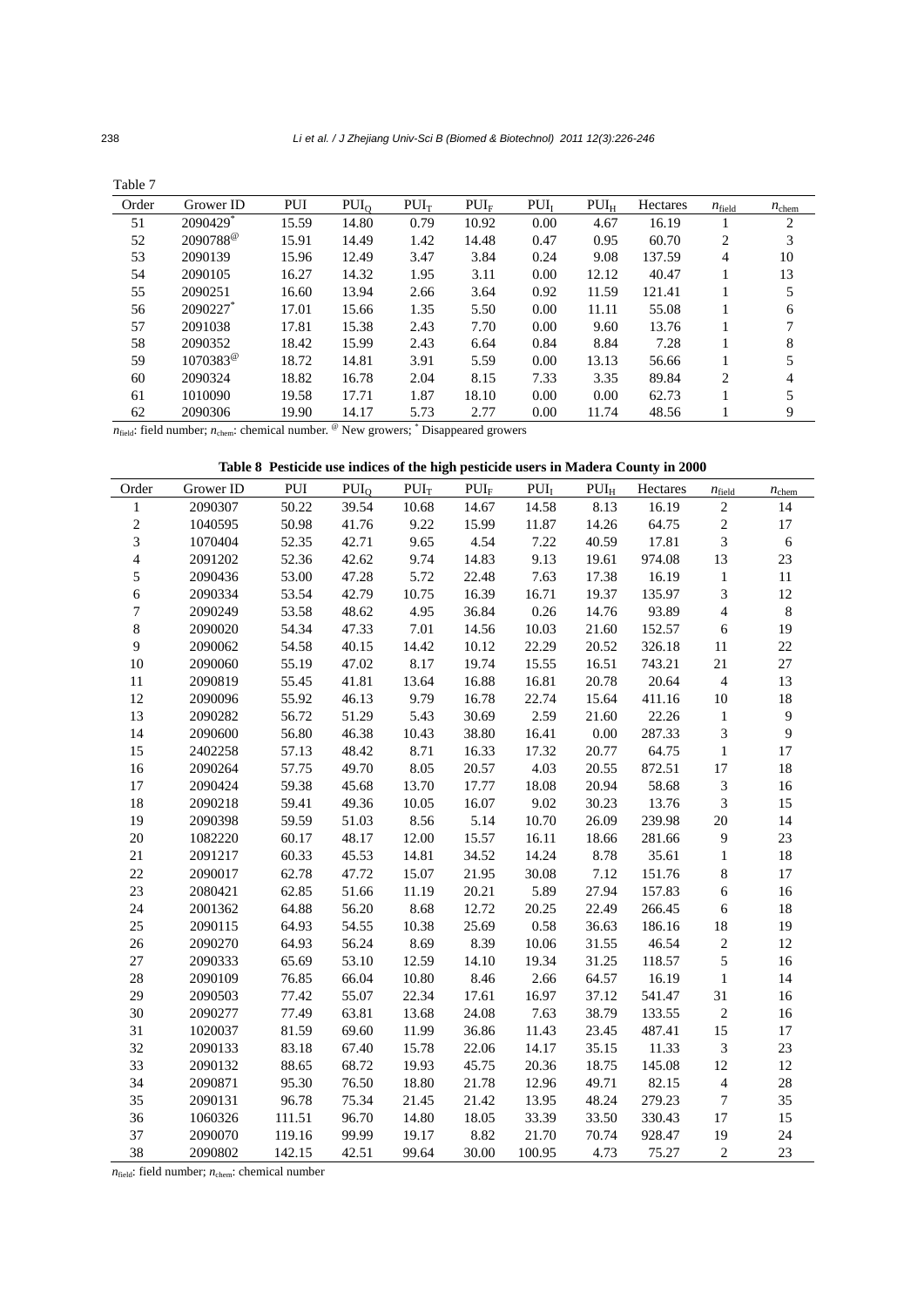acreage more than 500 ha and another seventeen between 100 and 500 ha. Twelve growers owned more than 10 fields. In contrast to the low pesticide users, these high pesticide users usually applied more than 10 pesticides in their fields, and the pesticides that they applied covered all types, i.e., fungicide, insecticide, herbicide, and others (Table 8).

The identification of these high pesticide users is very helpful, because extension specialists can focus their efforts on these growers in order to increase the efficiency of pesticide use and reduce pesticide environmental risk. In this case, both reduction of application amount and emphasis on using low toxicity pesticides are alternative strategies for the high pesticide users.

# **3.5 Relationship between toxicity index and quantity index**

Examination of the relationship between the toxicity index and quantity index is useful for analyzing pesticide application patterns among the winegrape growers in Madera County. Fig. 5 shows the relationship for the integrated PUI, fungicide index, insecticide index, and herbicide index.

Fig. 5a shows two opposite behavior patterns of

low and high pesticide users. Using small quantity and low toxic pesticides is the behavior pattern of low pesticide users while using large quantity and high toxic pesticides is the pattern of high pesticide users. It hints that some growers had found efficient ways to control pests in their vineyards by using less pesticides and applying low toxic compounds, while other growers still heavily depended on pesticides in their winegrape farming.

Fig. 5b shows the relationship between quantity and toxicity of fungicide, which is very similar to Fig. 5a. It can be seen that fungicides were usually used in large quantity and many fungicides were highly toxic. Fig. 5c shows a different relation between quantity and toxicity for insecticides, because most growers chose either large quantity or high toxicity, but not both. In other words, while growers used insecticides in their vineyards, a large quantity was usually accompanied with low toxicity, and vise versa. The close relationship between quantity and toxicity of herbicide is shown in Fig. 5d, which is quite similar with Figs. 5a and 5b. This is probably attributed to the fact that weed is also a difficult problem in winegrape farming, especially for large growers in the county.



**Fig. 5 Relationship between quantity index and toxicity index for all the growers of winegrape farming in Madera County in 2000** 

(a) Integrated PUI; (b) Fungicide index; (c) Insecticide index; (d) Herbicide index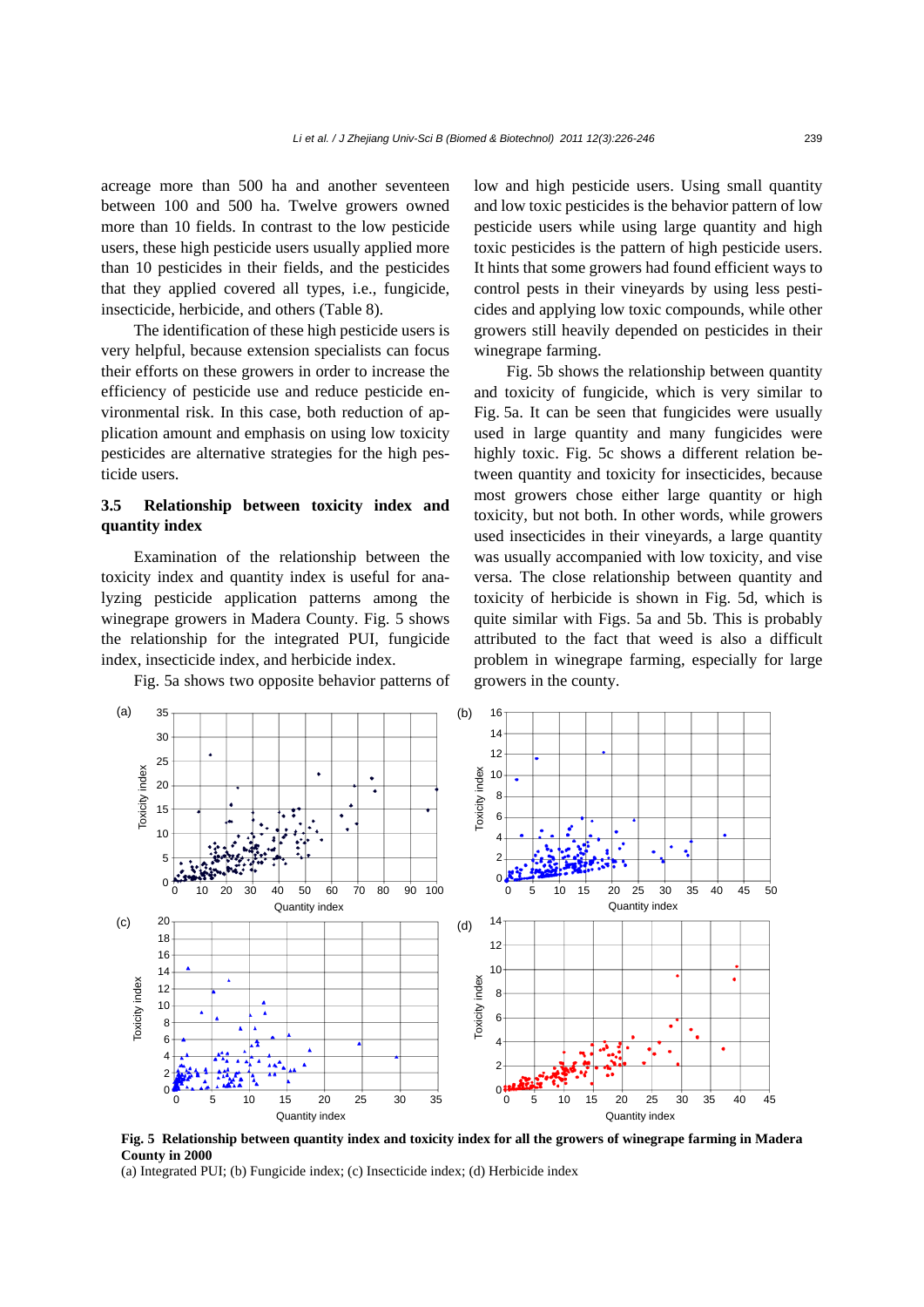# **3.6 Comparison of two methods for pesticide use index**

Comparison of the two methods (additive and multiplied forms) in constructing the pesticide use index is very important to verify the applicability of the proposed approach. Fig. 6 and Table 9 give the comparison of PUI and PUIM. A very close relation between the PUI and PUIM can be seen in Fig. 6, indicating that PUI and PUIM are almost the same, and both can reflect the pesticide use levels of winegrape growers. Since the compositions of both PUI and PUIM are the quantity index  $(PUI<sub>O</sub>)$  and toxicity index ( $PUI_T$ ) of pesticide use, and both  $PUI_O$  and  $PUI<sub>T</sub>$  have the values between 0 and 100, thus PUI has a value between 0 and 200, while PUIM is between 0 and 10000. Regression of PUIM to PUI gives the following equations:

For PUI=0-60,  
PUIM=0.1283×PUI<sup>2.1562</sup>, 
$$
R^2
$$
=0.99; (19)

For PUI=60–200,  
PUIM=0.1818×PUI<sup>2.0572</sup>, 
$$
R^2
$$
=0.99. (20)

The high correlation between PUI and PUIM verifies that the proposed pesticide use index, constructed as either the additive or the multiplicative form, has the capability to correctly reflect the pesticide use levels of the growers for identification of the low and high pesticide users.



**Fig. 6 Comparison of the pesticide use index in the additive (PUI) and the multiplicative (PUIM) methods**  The dots are the original data of PUI and PUIM, while the line denotes the regression trend simulating the PUIM from the PUI using Eqs. (19) and (20)

| Order          |           | Rank according to PUI |             | Order          | Rank according to PUIM |       |                 |  |
|----------------|-----------|-----------------------|-------------|----------------|------------------------|-------|-----------------|--|
|                | Grower ID | PUI                   | <b>PUIM</b> |                | Growers ID             | PUI   | <b>PUIM</b>     |  |
| 1              | 2090450   | 1.51                  | 0.39        | 1              | 2090788                | 1.79  | 0.30            |  |
| $\mathbf{2}$   | 2090788   | 1.79                  | 0.30        | $\overline{c}$ | 2090450                | 1.51  | 0.39            |  |
| 3              | 1080751   | 3.57                  | 1.98        | 3              | 2090305                | 3.70  | 1.00            |  |
| $\overline{4}$ | 2090305   | 3.70                  | 1.00        | 4              | 2090465                | 6.28  | 1.29            |  |
| 5              | 2090284   | 4.70                  | 3.13        | 5              | 1080751                | 3.57  | 1.98            |  |
| 6              | 2090054   | 5.28                  | 4.04        | 6              | 2090284                | 4.70  | 3.13            |  |
| $\tau$         | 2091013   | 5.67                  | 7.79        | 7              | 2090054                | 5.28  | 4.04            |  |
| $\,8\,$        | 2090500   | 5.88                  | 4.46        | $\,$ 8 $\,$    | 2090500                | 5.88  | 4.46            |  |
| 9              | 2091234   | 6.04                  | 6.19        | 9              | 2091234                | 6.04  | 6.19            |  |
| 10             | 2090465   | 6.28                  | 1.29        | 10             | 2090394                | 6.63  | 6.42            |  |
| 11             | 2090394   | 6.63                  | 6.42        | 11             | 2091013                | 5.67  | 7.79            |  |
| 12             | 2090824   | 7.21                  | 12.97       | 12             | 1030724                | 7.25  | 8.91            |  |
| 13             | 1030724   | 7.25                  | 8.91        | 13             | 2090373                | 7.25  | 8.91            |  |
| 14             | 2090373   | 7.25                  | 8.91        | 14             | 2090539                | 7.37  | 9.22            |  |
| 15             | 2090539   | 7.37                  | 9.22        | 15             | 2090601                | 7.58  | 10.19           |  |
| 16             | 2090601   | 7.58                  | 10.19       | 16             | 2090720                | 8.92  | 12.94           |  |
| 17             | 2090113   | 8.51                  | 17.03       | 17             | 2090824                | 7.21  | 12.97           |  |
| 18             | 2090720   | 8.92                  | 12.94       | 18             | 2090186                | 9.66  | 13.46           |  |
| 19             | 2090531   | 9.61                  | 19.38       | 19             | 2090709                | 9.64  | 15.75           |  |
| 20             | 2090709   | 9.64                  | 15.75       | 20             | 2090113                | 8.51  | 17.03           |  |
| 21             | 2090186   | 9.66                  | 13.46       | 21             | 2090531                | 9.61  | 19.38           |  |
| 22             | 2090255   | 10.49                 | 27.26       | 22             | 2090447                | 17.42 | 20.79           |  |
| 23             | 2091765   | 10.85                 | 29.45       | 23             | 2090497                | 11.33 | 21.75           |  |
|                |           |                       |             |                |                        |       | To be continued |  |

**Table 9 Comparison of PUI and PUIM in identifying the low pesticide users in 2001**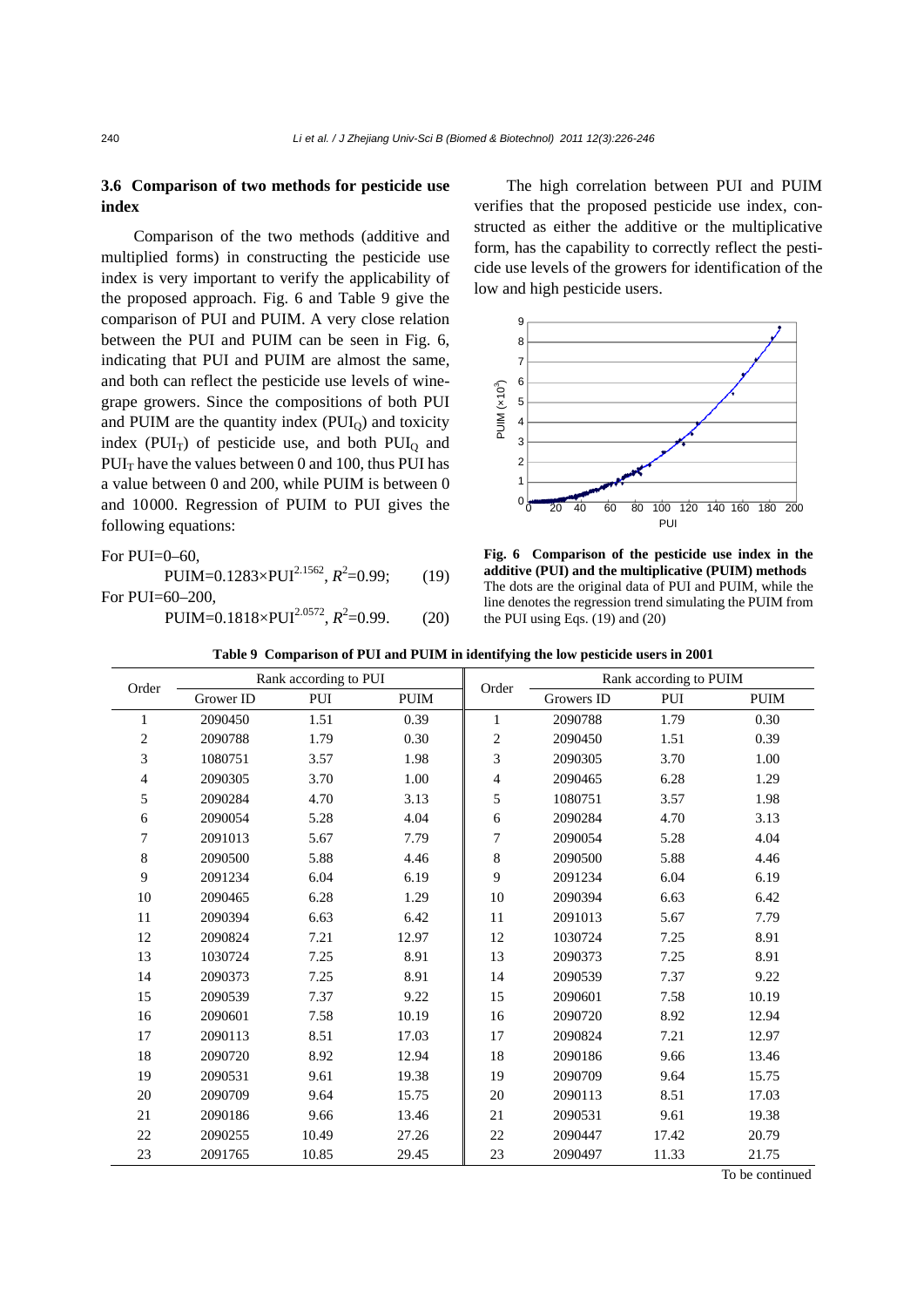| Rank according to PUI<br>Order |           |       |             | Rank according to PUIM |            |       |             |
|--------------------------------|-----------|-------|-------------|------------------------|------------|-------|-------------|
|                                | Grower ID | PUI   | $\sf P UIM$ | Order                  | Growers ID | PUI   | $\rm P UIM$ |
| 24                             | 2090497   | 11.33 | 21.75       | 24                     | 2090408    | 11.73 | 23.32       |
| $25\,$                         | 2090278   | 11.61 | 33.64       | 25                     | 2090994    | 15.05 | 24.68       |
| 26                             | 2090408   | 11.73 | 23.32       | 26                     | 2090306    | 12.08 | 24.74       |
| $27\,$                         | 2090437   | 11.77 | 34.44       | $27\,$                 | 2090845    | 19.20 | 25.83       |
| 28                             | 2090059   | 11.96 | 35.47       | 28                     | 2090255    | 10.49 | 27.26       |
| 29                             | 2090306   | 12.08 | 24.74       | 29                     | 2090456    | 12.99 | 28.08       |
| 30                             | 2090686   | 12.55 | 38.71       | 30                     | 2091765    | 10.85 | 29.45       |
| 31                             | 2090456   | 12.99 | 28.08       | 31                     | 2090278    | 11.61 | 33.64       |
| $32\,$                         | 2090822   | 13.44 | 34.46       | 32                     | 2090538    | 14.55 | 34.10       |
| 33                             | 2090956   | 13.72 | 44.64       | 33                     | 2090437    | 11.77 | 34.44       |
| 34                             | 2090926   | 14.21 | 50.10       | 34                     | 2090822    | 13.44 | 34.46       |
| 35                             | 2090155   | 14.34 | 37.84       | 35                     | 2090059    | 11.96 | 35.47       |
| 36                             | 2090538   | 14.55 | 34.10       | 36                     | 2090155    | 14.34 | 37.84       |
| 37                             | 2090994   | 15.05 | 24.68       | 37                     | 2090686    | 12.55 | 38.71       |
| 38                             | 2090665   | 15.07 | 54.68       | 38                     | 2090385    | 15.79 | 42.98       |
| 39                             | 2090359   | 15.08 | 56.77       | 39                     | 2090956    | 13.72 | 44.64       |
| 40                             | 2090138   | 15.28 | 51.97       | 40                     | 2090926    | 14.21 | 50.10       |
| 41                             | 2090084   | 15.39 | 51.78       | 41                     | 2090084    | 15.39 | 51.78       |
| 42                             | 2090398   | 15.60 | 59.33       | 42                     | 2090138    | 15.28 | 51.97       |
| 43                             | 2090385   | 15.79 | 42.98       | 43                     | 2090104    | 18.27 | 53.14       |
| 44                             | 2090256   | 16.25 | 61.26       | 44                     | 2090665    | 15.07 | 54.68       |
| $45\,$                         | 2090937   | 16.36 | 61.16       | 45                     | 2090359    | 15.08 | 56.77       |
| 46                             | 2091038   | 16.50 | 67.48       | 46                     | 2090124    | 17.90 | 58.07       |
| $47\,$                         | 2090811   | 16.85 | 70.89       | 47                     | 2090831    | 18.22 | 58.63       |
| 48                             | 2090891   | 16.94 | 71.07       | 48                     | 2090398    | 15.60 | 59.33       |
| 49                             | 2090516   | 17.01 | 71.17       | 49                     | 2090937    | 16.36 | 61.16       |
| 50                             | 2090447   | 17.42 | 20.79       | 50                     | 2090256    | 16.25 | 61.26       |
| 51                             | 2090663   | 17.69 | 71.27       | 51                     | 2090988    | 19.29 | 63.10       |
| 52                             | 2090124   | 17.90 | 58.07       | 52                     | 2091038    | 16.50 | 67.48       |
| 53                             | 2090091   | 17.97 | 75.74       | 53                     | 2090811    | 16.85 | 70.89       |
| 54                             | 2090831   | 18.22 | 58.63       | 54                     | 2090891    | 16.94 | 71.07       |
| 55                             | 2090104   | 18.27 | 53.14       | 55                     | 2090516    | 17.01 | 71.17       |
| 56                             | 2090716   | 18.59 | 86.21       | 56                     | 2090663    | 17.69 | 71.27       |
| 57                             | 2090845   | 19.20 | 25.83       | 57                     | 2090091    | 17.97 | 75.74       |
| 58                             | 2090988   | 19.29 | 63.10       | 58                     | 2090716    | 18.59 | 86.21       |
| 59                             | 1070178   | 19.92 | 96.29       | 59                     | 2090251    | 20.82 | 86.61       |
|                                |           |       |             | 60                     | 2090535    | 22.62 | 87.64       |
|                                |           |       |             | 61                     | 2090584    | 23.72 | 90.93       |
|                                |           |       |             | 62                     | 1040595    | 20.53 | 95.77       |
|                                |           |       |             | 63                     | 1070178    | 19.92 | 96.29       |
|                                |           |       |             | 64                     | 2090289    | 27.37 | 97.51       |
|                                |           |       |             | 65                     | 2091069    | 22.27 | 98.10       |

Table 9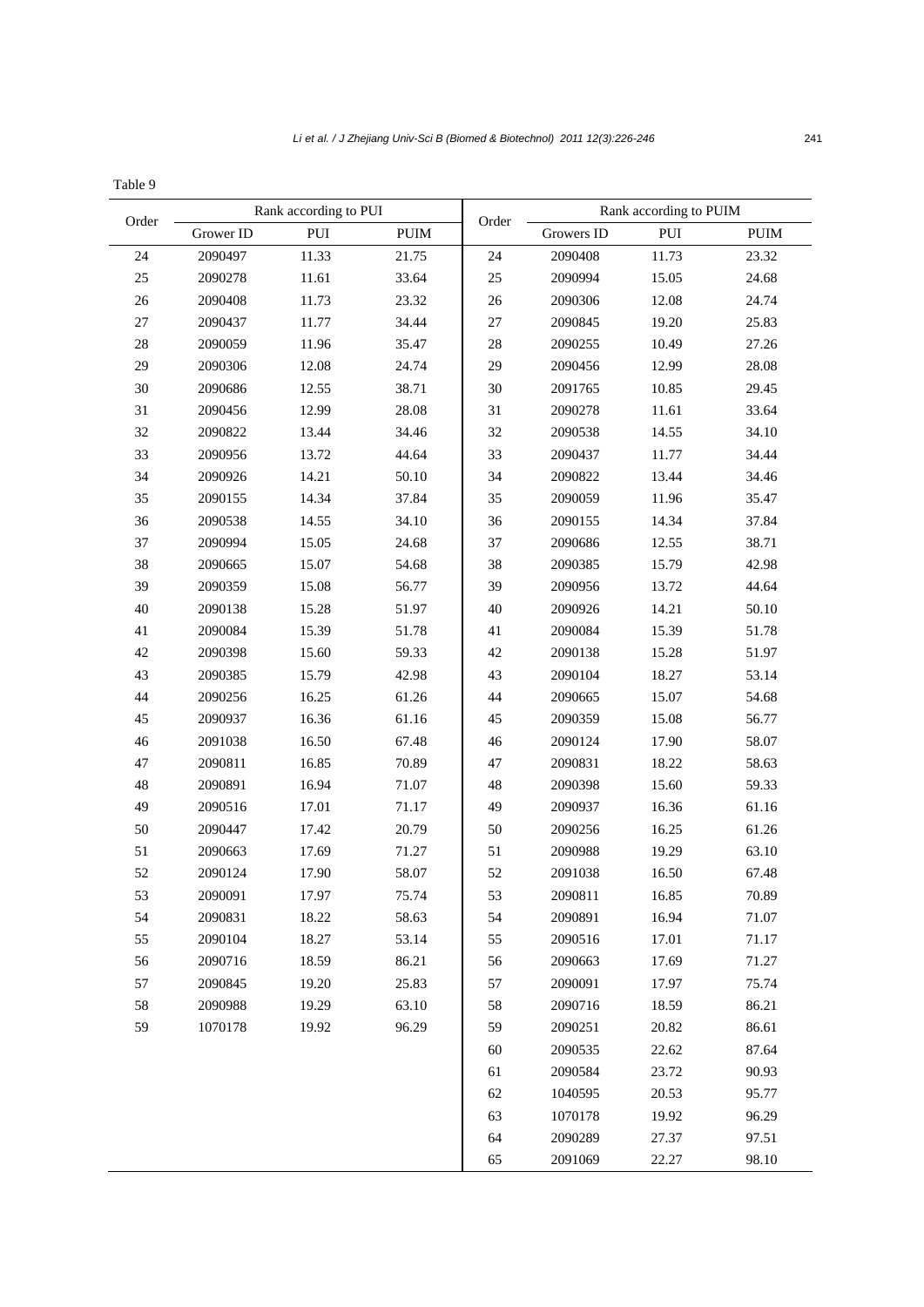In Table 9 the results of using PUI and PUIM to identify low pesticide users are presented. Table 9 indicates that 21 growers' PUI values were  $\leq 10$  and another 38 growers' PUI values were between 10 and 20. These 59 growers could be classified as the low pesticide users because their PUI values were ≤20. The comparison in Table 9 clearly shows that all the 65 growers had a PUIM value  $\leq$ 100. Since PUIM ranged from 0 to 10000, the growers with PUIM≤100 could also be classified as the low pesticide users. Moreover, the growers with PUI≤20 were exactly those with PUIM≤100, though slightly different in their relative orders in the rank. However, there were 65 growers with PUIM≤100, of which 6 growers had a PUI value >20. These 6 growers could not be classified as the low pesticide users by PUI, because of their slightly higher PUI values. Therefore, it seems that it is more conservative to construct the pesticide use index from the additive form than from the multiplicative one.

Comparison of the two indices was also done in identifying high pesticide users. There were 38 growers with PUI>60, while all of them had a PUIM value >900. However, when the growers were ranked according to their PUIM values, it was found that 36 growers having a PUI value  $>60$ . Thus, the identification by PUIM kept two growers out of the group of high pesticide users when compared with the identification by PUI. The result once again confirms that PUI is more conservative than PUIM in identification of high pesticide users, though both indices are capable in the identification.

# **4 Conclusions**

Pesticide usage for winegrape farming varies greatly in Madera County. Some farmers had high intensity of pesticide use while others had low intensity. Some farmers used a number of pesticides in their fields, but others used only one or two. These multi-intensities and multi-chemicals interacted with different toxicities, making it very complicated to comprehensively evaluate pesticide use at the grower level. In order to identify low and high pesticide users, an approach was proposed in the paper to compute an integrated pesticide use index. Both pesticide quantity and toxicity were considered as factors for establishment of the index. The index was formulated by the pesticide application intensity measured in kg/ha planted and the weights from quantity and toxicity of the compounds used.

Using the proposed approach, the pesticide usage in Madera County during 1999–2001 was analyzed. The low and high pesticide users in the county were identified, and their pesticide use patterns and pest management strategies were also analyzed. Relationships between the quantity index and the toxicity index of the integrated PUI and its components (fungicide, insecticide, and herbicide) were examined. Results from the analysis indicate that those growers with PUI≤20 can be identified as low pesticide users. In 2000 there were 62 growers with 88 fields and 2328.73 ha vineyards falling into the category of low pesticide users. In contrast, the high pesticide users can be termed as the growers with PUI>60. In 2000, there were 19 growers with 168 fields and 4275.15 ha being classified as the high pesticide users. The high pesticide users usually applied more than 10 pesticides in their fields, as a contrast to the low pesticide users who usually applied less than 5 pesticides.

The analysis also reveals that the number of low pesticide users steadily increased while the high pesticide users decreased in the three years under study. This indicates that the reduction of pesticide use was on the way in the county. It was also found that there was a close relationship between the quantity and toxicity contributing to the pesticide use index, with the contribution of quantity index slightly higher than that of toxicity index. The low pesticide users not only used a small quantity of pesticides, but also intended to apply the compounds with low toxicity. They mainly depended on fungicides as their main pest control measures and used few insecticides and herbicides. The high pesticide users had both high quantity and high toxicity features, indicating that they not only used a large quantity of pesticides, but also intended to use the highly toxic compounds. Considering that they had more fields and acreages, the high pesticide users might emphasize more in pest control than in the negative impacts of pesticides on environment.

Since the pesticide use index can be constructed from either additive (PUI) or multiplicative (PUIM) method, comparison of the two methods was done in identifying low and high pesticide users. The results indicate that though both PUI and PUIM were highly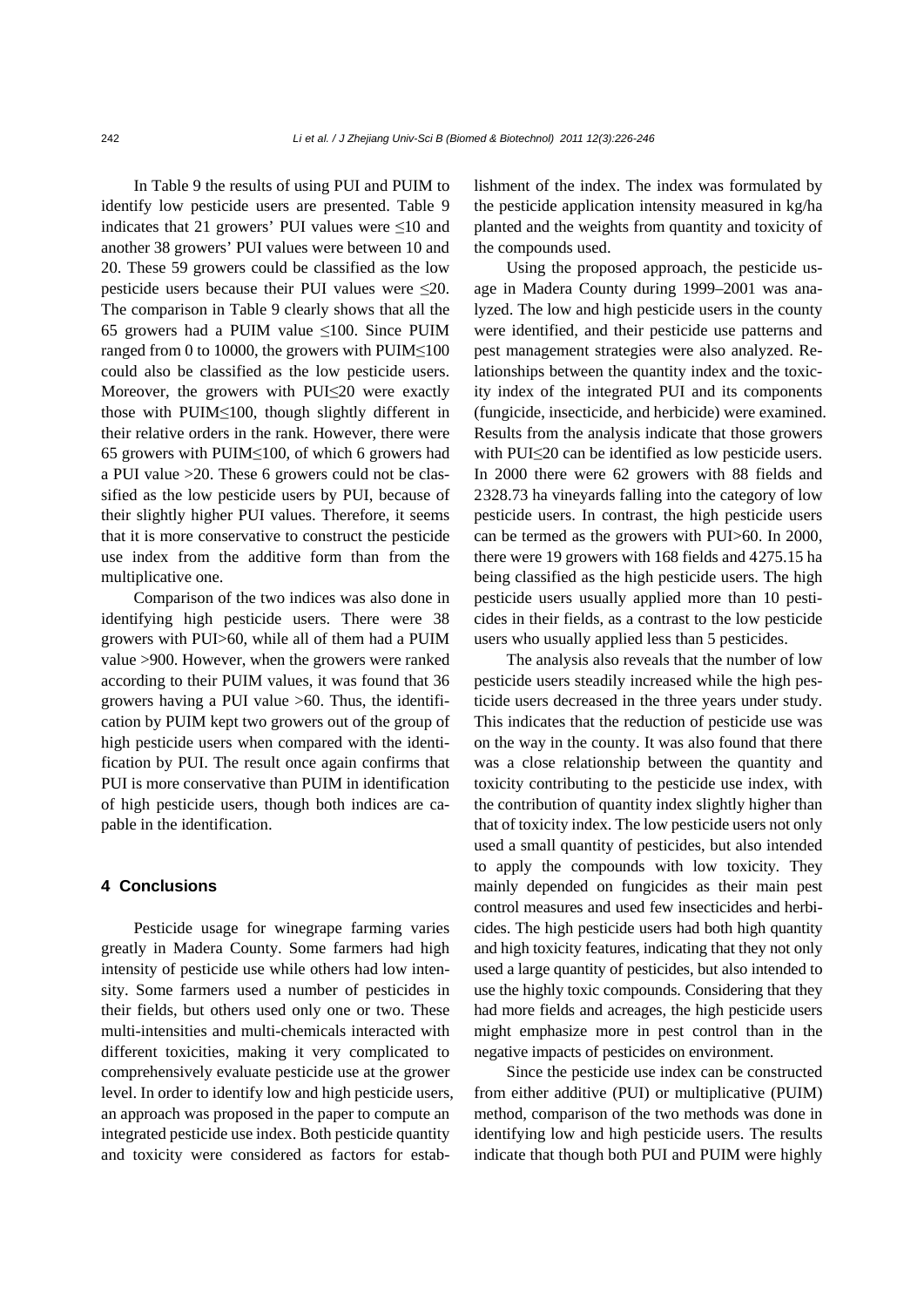capable, PUI was more conservative or strict than PUIM in identifying the low and high pesticide users.

Though the data used in the analysis were several years back, the case study could still provide an alternative to identify the on-farm innovation of growers for reducing pesticide environmental risk. Therefore, it can be concluded that the proposed method is useful for analyzing pesticide use at the grower level, and identifying low and high pesticide users for further investigation of searching ways to reduce pesticide environmental risk. The low pesticide users could be further analyzed to identify their alternative farm management strategies relating to pest controls for some models worthy of extension. The extension of models for reducing pesticide risk should be focused on high pesticide users who usually own large acreages of farming. Therefore, the proposed approach is expected to be helpful for improving pesticide risk management and reducing pesticide environmental risk.

## **Acknowledgements**

The authors would like to thank Ms. Emily OKLAY (a former colleague at UC Davis) for her preliminary analysis of pesticide use in California. We are grateful to Dr. Paul Richard MILLER (Department of Pomology, UC Davis), Dr. Mark CADY (California Alliance for Families), Dr. Chris HEINTZ (Director of California Almond Board), Dr. Gary OBENAUF (California Prune Board), and Dr. Dawit ZELEKE (Nature Conservancy's Sacramento River Project) for their assistance in understanding pesticide use in Madera County. We would like also to thank Dr. Karen ROSS (president of California Association of Winegrape Growers), Dr. Charlie GOODMAN (Pesticide Consultation and Analysis, California Department of Food and Agriculture), and Dr. Chuan-jiang TAO (Director of the Health and Environment Division, Institute for the Control of Agricultural Chemicals, Ministry of Agriculture, China) for their encouragement and support.

## **References**

Bugg, R.L., van Horn, M., 1998. Ecological Soil Management and Soil Fauna: Best Practices in California Vineyards. *In*: Hamilton, R., Tassie, L., Hayes, P. (Eds.), Proceedings of the Viticulture Seminar: Viticultural Best Practices.

Mildura Arts Centre, Mildura, Victoria, Australia, p.22-34.

- CDPR (California Department of Pesticide Regulation), 2000. Summary of Pesticide Use Report Data Indexed by Chemical and by Commodity: 1990–1999. CDPR, Sacramento, CA, p.108.
- CDPR (California Department of Pesticide Regulation), 2001. Pesticide Use Reporting, an Overview of California Unique Full Reporting System. CDPR, Sacramento, CA, p.58.
- Clark, M.S., Ferris, H., Klonsky, K., Lanini, W.T., van Bruggen, A.H.C., Zalom, F.G., 1998. Agronomic, economic, and environmental comparison of pest management in conventional and alternative tomato and corn systems in northern California. *Agric. Ecosyst. Environ.*, **68**(1-2): 51-71. [doi:10.1016/S0167-8809(97)00130-8]
- Cory, J.S., 2000. Assessing the risks of releasing genetically modified virus insecticides: progress to date. *Crop Prot.*, **19**(8-10):779-785. [doi:10.1016/S0261-2194(00)00104-6]
- Domagalski, J., 1996. Pesticides and pesticide degradation products in stormwater runoff: Sacramento River Basin, California. *Water Res. Bull.*, **32**(5):953-964. [doi:10. 1111/j.1752-1688.1996.tb04065.x]
- Domagalski, J., 1997a. Pesticides in Surface and Ground Water of the San Joaquin-Tulare Basins, California: Analysis of Available Data, 1996 through 1992. US Geological Survey (USGS), Sacramento, CA, p.74.
- Domagalski, J., 1997b. Results of a prototype surface water network design for pesticides developed for the San Joaquin River Basin, California. *J. Hydrol.*, **192**(1-4): 33-50. [doi:10.1016/S0022-1694(96)03124-1]
- Domagalski, J.L., Dubrovsky, N.M., 1992. Pesticide residues in ground water of the San Joaquin Valley, California. *J. Hydrol.*, **130**(1-4):299-338. [doi:10.1016/0022-1694(92) 90115-C]
- Epstein, L., Bassein, S., Zalom, F.G., 2000. Almond and stone fruit growers reduce OP, increase pyrethroid use in dormant sprays. *California Agric.*, **54**(6):14-19. [doi:10. 3733/ca.v054n06p14]
- Epstein, L., Bassein, S., Zalom, F.G., Wilhoit, L.R., 2001. Changes in pest management practice in almond orchards during the rainy season in California, USA. *Agric. Ecosyst. Environ.*, **83**(1-2):111-120. [doi:10.1016/S0167- 8809(00)00201-2]
- Fitt, G.P., 2000. An Australian approach to IPM in cotton: integrating new technologies to minimize insecticide dependence. *Crop Prot.*, **19**(8-10):793-800. [doi:10.1016/ S0261-2194(00)00106-X]
- Gamliel, A., Austerweil, M., Kritzman, G., 2000. Nonchemical approach to soilborne pest management organic amendments. *Crop Prot.*, **19**(8-10):847-853. [doi:10. 1016/S0261-2194(00)00112-5]
- Giesy, J.P., Solomon, K.R., Coates, J.R., Dixon, K.R., Giddings, J.M., Kenaga, E.E., 1999. Chlorpyrifos: ecological risk assessment in North American aquatic environments. *Rev. Environ. Contam. Toxicol.*, **160**:1-129.
- Hall, L.W.J., Scott, M.C., Killen, W.D., Unger, M.A., 2000. A probabilistic ecological risk assessment of tributyltin in surface waters of the Chesapeake Bay watershed. *Hum.*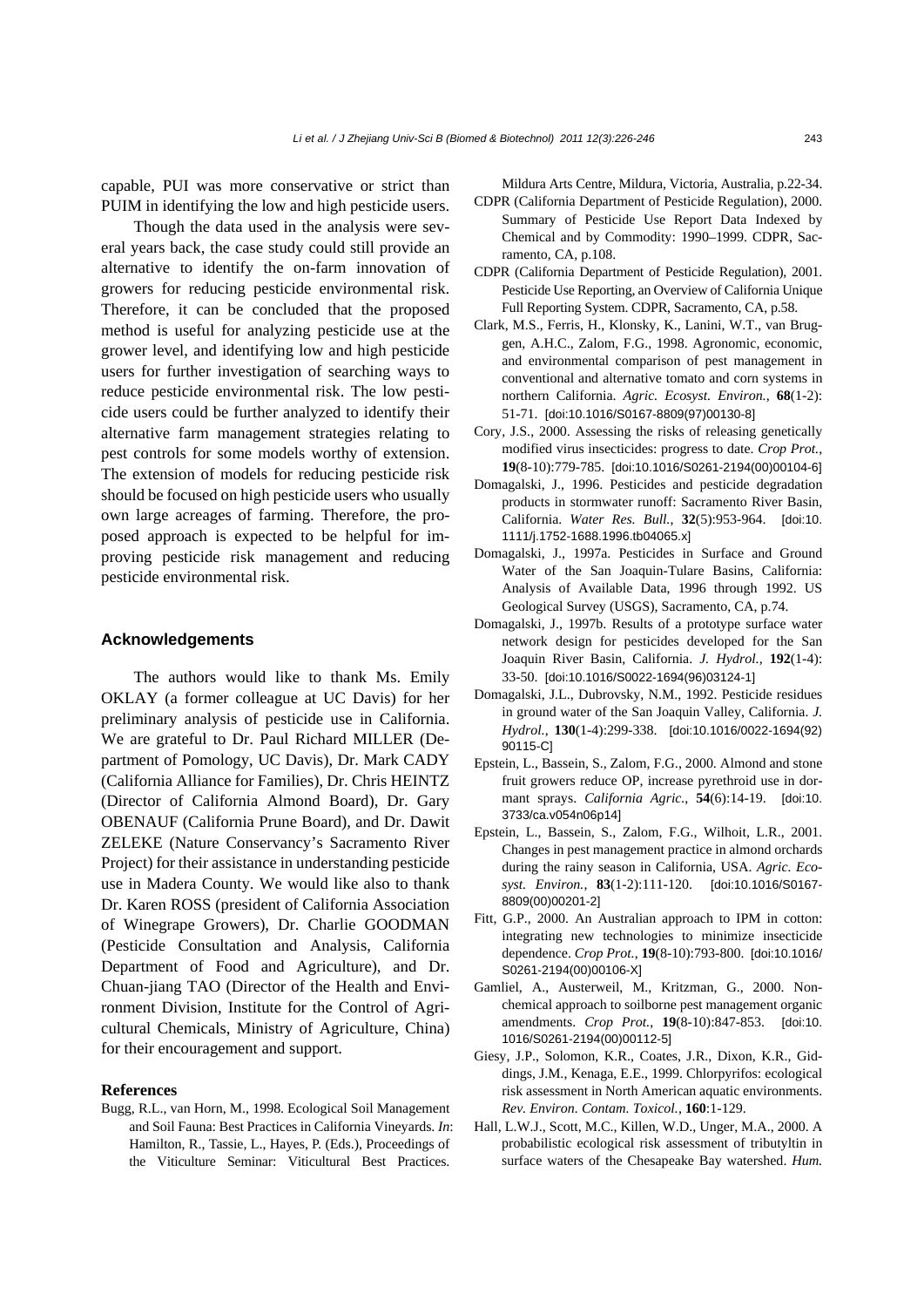*Ecol. Risk Assess.*, **6**(1):141-179. [doi:10.1080/108070 30091124482]

- Hendricks, L.C., 1995. Almond growers reduce pesticide use in Merced County field trials. *California Agric.*, **49**(1): 5-10. [doi:10.3733/ca.v049n01p5]
- Kong, D.Y., Zhu, Z.L., Shi, L.L., Shan, Z.J., Cai, D.J., 2004. Effect of pesticides on groundwater under sweet potatobased cropping systems in Northern China. *J. Agro-Environ. Sci.*, **23**(5):1017-1020 (in Chinese).
- Leonard, P.K., 2000. Resistance risk evaluation: a European regulatory perspective. *Crop Prot.*, **19**(8-10):905-909. [doi:10.1016/S0261-2194(00)00118-6]
- Levitan, L., 2000. "How to" and "why": assessing the environsocial impacts of pesticides. *Crop Prot.*, **19**(8-10): 629-636. [doi:10.1016/S0261-2194(00)00083-1]
- Levitan, L., Merwin, I., 1995. Assessing the relative environmental impacts of agricultural pesticides: the quest for a holistic method. *Agric. Ecosyst. Environ.*, **55**(3): 153-168. [doi:10.1016/0167-8809(95)00622-Y]
- Lewis, K.A., Newbold, M.J., Hall, A.M., Broom, C.E., 1997a. Eco-rating system for optimizing pesticide use at farm level: Part 1: theory and development. *J. Agric. Eng. Res.*, **68**(3):271-279. [doi:10.1006/jaer.1997.0202]
- Lewis, K.A., Newbold, M.J., Broom, C.E., 1997b. Eco-rating system for optimizing pesticide use at farm level: Part 2: evaluation, examples and piloting. *J. Agric. Eng. Res.*, **68**(3):281-289. [doi:10.1006/jaer.1997.0203]
- MacHardy, W.E., 2000. Current status of IPM in apple orchards. *Crop Prot.*, **19**(8-10):801-806. [doi:10.1016/ S0261-2194(00)00107-1]
- Meister, R.T., Sine, C., Sharp, D.T., Ponilkvar, E., Wank, B.L., Gill, J.A., Williamson, L.B., Naegely, S.K., *et al*. (Eds.), 2001. Farm Chemical Handbook 2001. Meister Publishing Company, Willoughby, OH, USA, p.685.
- Pence, R.A., Grieshop, J.I., 2001. Mapping the road for voluntary change: partnerships in agricultural extension. *Agric. Hum. Val.*, **18**(2):209-217. [doi:10.1023/A:10111 83810989]
- Reus, J.A.W.A., Leendertse, P.C., 2000. The environmental yardstick for pesticides: a practical indicator used in the Netherlands. *Crop Prot.*, **19**(8-10):637-641. [doi:10.1016/

S0261-2194(00)00084-3]

- Reus, J., Leendertse, P., Bockstaller, C., Fomsgaard, I., Gutsche, V., Lewise, K., Nilsson, C., Pussemier, L., Trevisan, M., van der Werf, H., *et al*., 2002. Comparison and evaluation of eight pesticide environmental risk indicators developed in Europe and recommendations for future use. *Agric. Ecosyst. Environ.*, **90**(2):177-187. [doi:10.1016/S0167-8809(01)00197-9]
- Santer, L., 1995. BIOS for Almonds: A Practical Guide to Biologically Integrated Orchard Systems Management. Community Alliance with Family Farmers Foundation and the Almond Board of California, Davis, CA, p.104.
- SETAC (Society of Environmental Toxicology and Chemistry), 1994. Pesticide Risk and Mitigation. Final Report of the Aquatic Risk Assessment and Mitigation Dialog Group. SETAC Foundation for Environmental Education, Pensacola, FL, p.220.
- Solomon, K.R., Baker, D.B., Richards, P., Dixon, K.R., Klaine, S.J., La Point, T.W., Kendall, R.J., Giddings, J.M., Giesy, J.P., Hall, L.W.J., *et al*., 1996. Ecological risk assessment of atrazine in North American surface waters. *Environ. Toxicol. Chem.*, **15**(1):31-76. [doi:10.1002/etc.5620150105]
- Solomon, K., Giesy, J., Jones, R., 2000. Probabilistic risk assessment of agrochemicals in the environment. *Crop Prot.*, **19**(8-10):649-655. [doi:10.1016/S0261-2194(00)00 086-7]
- Thrupp, L.A., 1990. Entrapment and escape from fruitless insecticide use: lessons from the banana sector of Costa Rica. *Int. J. Environ. Studies*, **36**(3):173-189. [doi:10. 1080/00207239008710594]
- Thrupp, L.A., 1991. Long-term losses from accumulation of pesticide residues: a case of persistent copper toxicity in soils of Costa Rica. *Geoforum*, **22**(1):1-15. [doi:10. 1016/0016-7185(91)90026-M]
- Vercruysse, F., Steurbaut, W., 2002. POCER, the pesticide occupational and environmental risk indicator. *Crop Prot.*, **21**(4):307-315. [doi:10.1016/S0261-2194(01)00102-8]
- Zhang, M., Geng, S., Ustin, S.L., Tanji, K.K., 1997. Pesticide occurrence in groundwater in Tulare County, California. *Environmental Monitoring and Assessment*, **45**(2):101- 127. [doi:10.1023/A:1005734610694]

# **Appendix**

|   | Order Chemical code | Chemical name                            |    | Order Chemical code | Chemical name              |
|---|---------------------|------------------------------------------|----|---------------------|----------------------------|
|   | 81                  | <b>Dicloran</b>                          | 9  | 158                 | Copper oxychloride sulfate |
| ↑ | 86                  | <i>Bacillus thuringiensis</i> (Berliner) | 10 | 162                 | Copper sulfate (basic)     |
| 3 | 89                  | 2-Butoxyethanol                          | 11 | 173                 | Cryolite                   |
| 4 | 99                  | Calcium hydroxide                        | 12 | 175                 | Copper oxide (ous)         |
|   | 104                 | Captan                                   | 13 | 198                 | Diazinon                   |
| 6 | 105                 | Carbaryl                                 | 14 | 211                 | Mancozeb                   |
|   | 142                 | Citric acid                              | 15 | 216                 | Dimethoate                 |
| 8 | 151                 | Copper hydroxide                         | 16 | 225                 | Diphacinone                |

**Table A1 Names of pesticide chemicals and their corresponding orders used in winegrape farming in Madera County of California from the PUR database**

To be continued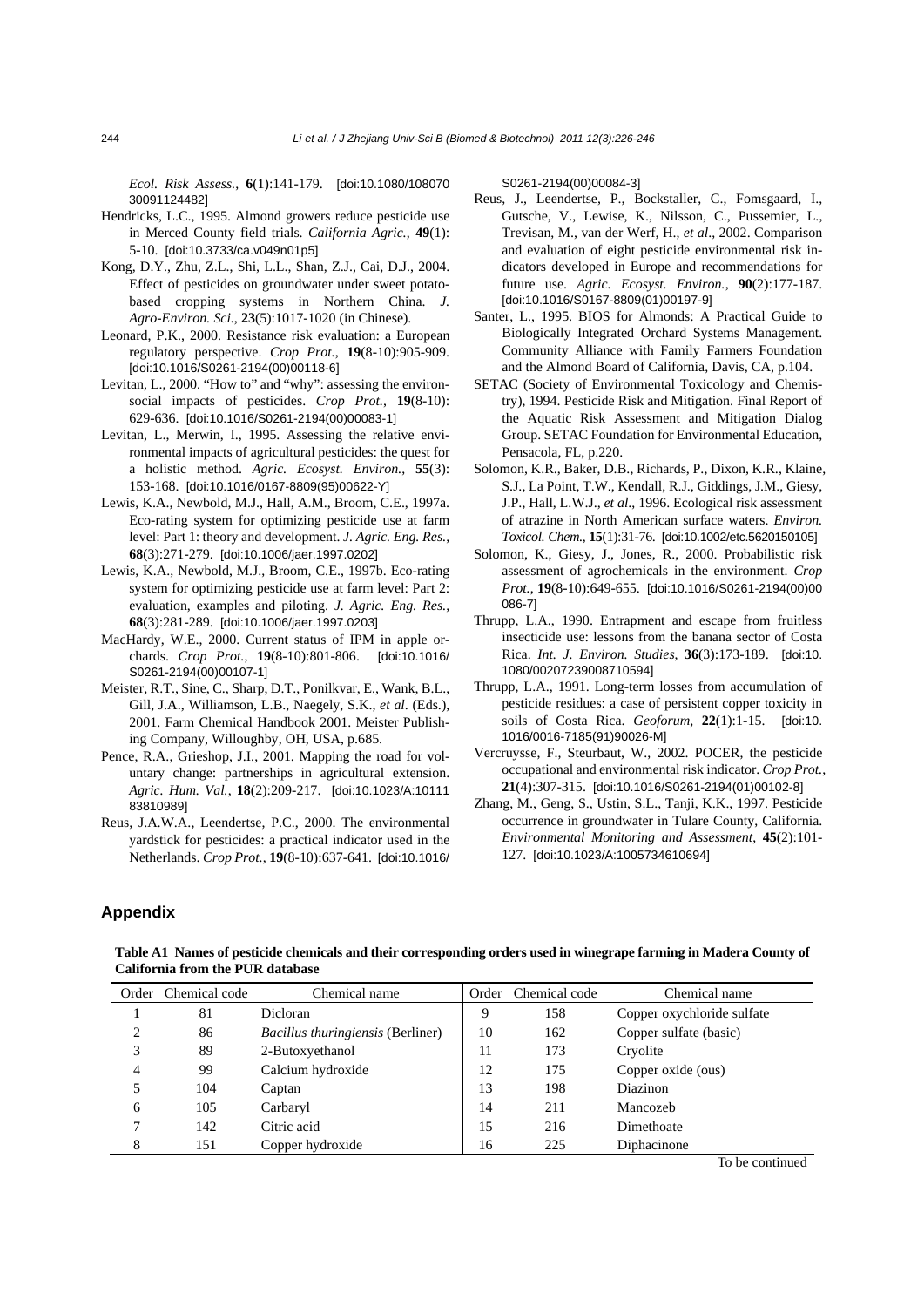| nie<br>٧ |
|----------|
|----------|

| Order | Chemical<br>code | Chemical name                           | Order | Chemical<br>code | Chemical name                           |
|-------|------------------|-----------------------------------------|-------|------------------|-----------------------------------------|
| 17    | 231              | Diuron                                  | 65    | 1218             | Alkyl benzene sulfonic acid             |
| 18    | 238              | Dinoseb                                 | 66    | 1244             | Octylphenoxy polyethoxy ethanol         |
| 19    | 253              | Chlorpyrifos                            | 67    | 1306             | Potassium hydroxide                     |
| 20    | 310              | Gibberellins                            | 68    | 1314             | Poly-i-para-menthene                    |
| 21    | 335              | Phosmet                                 | 69    | 1329             | Benzoic acid                            |
| 22    | 342              | Isopropyl alcohol                       | 70    | 1339             | Magnesium sulfate                       |
| 23    | 346              | Dicofol                                 | 71    | 1363             | Ammonium sulfate                        |
| 24    | 358              | Lime-sulfur                             | 72    | 1376             | Alkyl polyethylene glycol ether         |
| 25    | 367              | Malathion                               | 73    | 1389             | Tall oil acids                          |
| 26    | 369              | Maneb                                   | 74    | 1399             | Bentonite                               |
| 27    | 383              | Methomyl                                | 75    | 1400             | Lactose                                 |
| 28    | 445              | Propargite                              | 76    | 1444             | Polyoxyethylene mixed fatty acid ester  |
| 29    | 473              | Petroleum hydrocarbons                  | 77    | 1482             | Butyl alcohol                           |
| 30    | 484              | Aluminum phosphide                      | 78    | 1552             | Benomyl                                 |
| 31    | 505              | Propionic acid                          | 79    | 1579             | Trisodium phosphate                     |
| 32    | 507              | Propylene glycol                        | 80    | 1596             | Potash soap                             |
| 33    | 510              | Pyrethrins                              | 81    | 1598             | Coconut diethanolamide                  |
| 34    | 531              | Simazine                                | 82    | 1601             | Paraquat dichloride                     |
| 35    | 554              | Strychnine                              | 83    | 1698             | Polyoxyethylene polypropoxy propanol    |
| 36    | 560              | Sulfur                                  | 84    | 1728             | Napropamide                             |
| 37    | 597              | Trifluralin                             | 85    | 1743             | Chem1743                                |
| 38    | 616              | Metam-sodium                            | 86    | 1757             | Edta, sodium salt                       |
| 39    | 626              | Zinc phosphide                          | 87    | 1766             | Ethoxylated linear alcohols             |
| 40    | 629              | Ziram                                   | 88    | 1788             | Chem1788                                |
| 41    | 654              | Diammonium phosphate                    | 89    | 1821             | Starch                                  |
| 42    | 662              | Urea                                    | 90    | 1855             | Glyphosate, isopropylamine salt         |
| 43    | 667              | Zinc sulfate                            | 91    | 1857             | Fenamiphos                              |
| 44    | 714              | Copper                                  | 92    | 1861             | Dimethyl polysiloxane                   |
| 45    | 726              | Potassium nitrate                       | 93    | 1868             | Oryzalin                                |
| 46    | 748              | Alkylaryl polyoxyethylene glycol        | 94    | 1874             | Chem1874                                |
| 47    | 759              | Edta, tetrasodium salt                  | 95    | 1876             | Fenbutatin oxide                        |
| 48    | 763              | Petroleum distillates                   | 96    | 1882             | Soybean fatty acids, dimethylamine salt |
| 49    | 765              | Petroleum oil, unclassified             | 97    | 1884             | Chem1884                                |
| 50    | 806              | 2,4-D, dimethylamine salt               | 98    | 1917             | Silicone defoamer                       |
| 51    | 871              | Phosphoric acid                         | 99    | 1918             | Tetrapotassium pyrophosphate            |
| 52    | 878              | Alkylaryl polyether alcohol             | 100   | 1929             | Pendimethalin                           |
| 53    | 881              | Alkylaryl polyoxyethylene ether         | 101   | 1973             | Oxyfluorfen                             |
| 54    | 909              | Sodium xylene sulfonate                 | 102   | 1980             | Fenarimol                               |
| 55    | 941              | Dodecylbenzene sulfonic acid            | 103   | 1986             | Chem1986                                |
| 56    | 979              | Limonene                                | 104   | 2018             | Polyoxyethylene polymer                 |
| 57    | 1006             | Triethanolamine                         | 105   | 2019             | Norflurazon                             |
| 58    | 1015             | Cottonseed oil                          | 106   | 2023             | Oxyalkylated alcohol                    |
| 59    | 1066             | Diethylamine salt of coconut fatty acid | 107   | 2024             | Chem2024                                |
| 60    | 1156             | Oleic acid                              | 108   | 2045             | Chem2045                                |
| 61    | 1159             | Modified phthalic glycerol alkyd resin  | 109   | 2048             | Alkyl oxy polyethoxy ethanol            |
| 62    | 1173             | Alkylphenoxy polyethoxy ethanol         | 110   | 2052             | Chem2052                                |
| 63    | 1198             | Free fatty acids and/or amine salts     | 111   | 2068             | Dicapryl sodium sulfosuccinate          |
| 64    | 1210             | Glycol ethers                           | 112   | 2071             | Kerosene                                |

To be continued